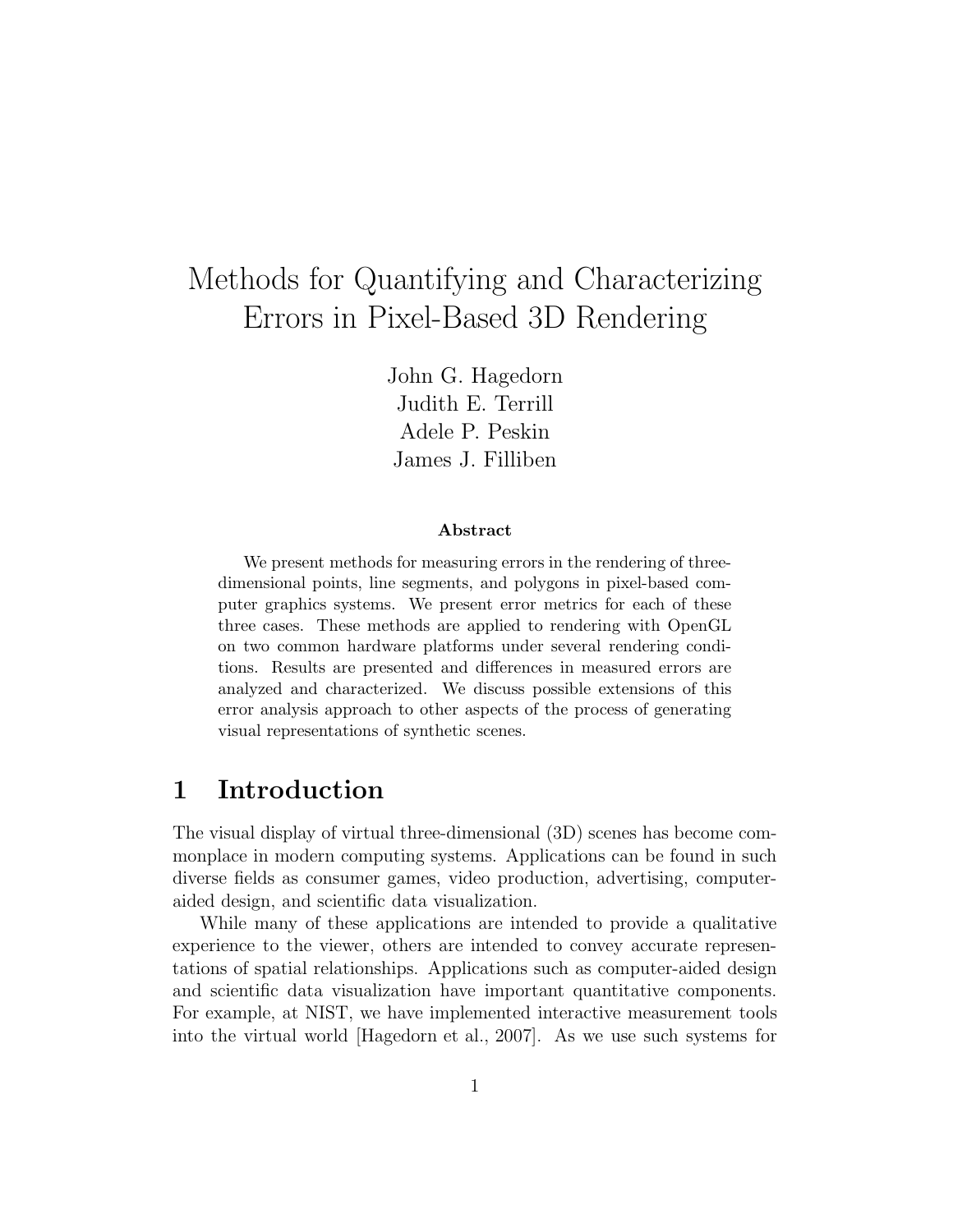quantitative tasks, it is incumbent upon us to understand how the computer graphics environment contributes to uncertainty in these tasks. The work we present here is a first step toward this understanding.

In current computer graphics systems, virtual scenes are usually described internally as a set of geometric objects in a 3D coordinate system. These geometric descriptions are then transformed into a set of pixels that are displayed to the user on a monitor. The process of transforming the 3D descriptions to a set of pixels is referred to as rendering.

We have developed methods for assessing geometric errors introduced by the rendering process. While this is hardly the only possible source of error that may be introduced by computer graphics technology, in this paper we focus exclusively on the rendering process. We will not examine other possible sources of error such as inaccuracies in display devices or errors introduced by variations in user viewing conditions.

It is also worth noting that issues of inaccuracies in visual presentation are not confined to the display of computer generated pictures. The display of different types of content (such as photographs, motion pictures, 3D synthetic scenes, and conventional two-dimensional graphs) and different media (such as paper, film, cathode ray tube (CRT), flat panel, and video projection) could each have its own set of uncertainty issues. For example, CRT displays can exhibit pincushion and barrel distortions as well as other geometric errors [Keller, 1997].

# 2 Approach

We study the rendering of three 3D geometric primitive forms: points, line segments, and triangles. These represent the simplest and by far the most commonly used geometric forms rendered in current computer graphics systems. Our work starts from the assumption that for each of these 3D geometric forms, there is a correct projection of the form to a two-dimensional (2D) rectangle that represents the viewing area. The viewing area can be thought of as an idealization of (a portion of) the monitor screen, however it is not discretized into a finite set of elements (pixels) as a real screen is. This projection is described in many standard references on 3D computer graphics [Foley et al., 1990]. We use this projection from 3D coordinates to the 2D coordinates of the viewing rectangle as an idealized form of the rendering process. We measure rendering errors by comparing the set of pixels drawn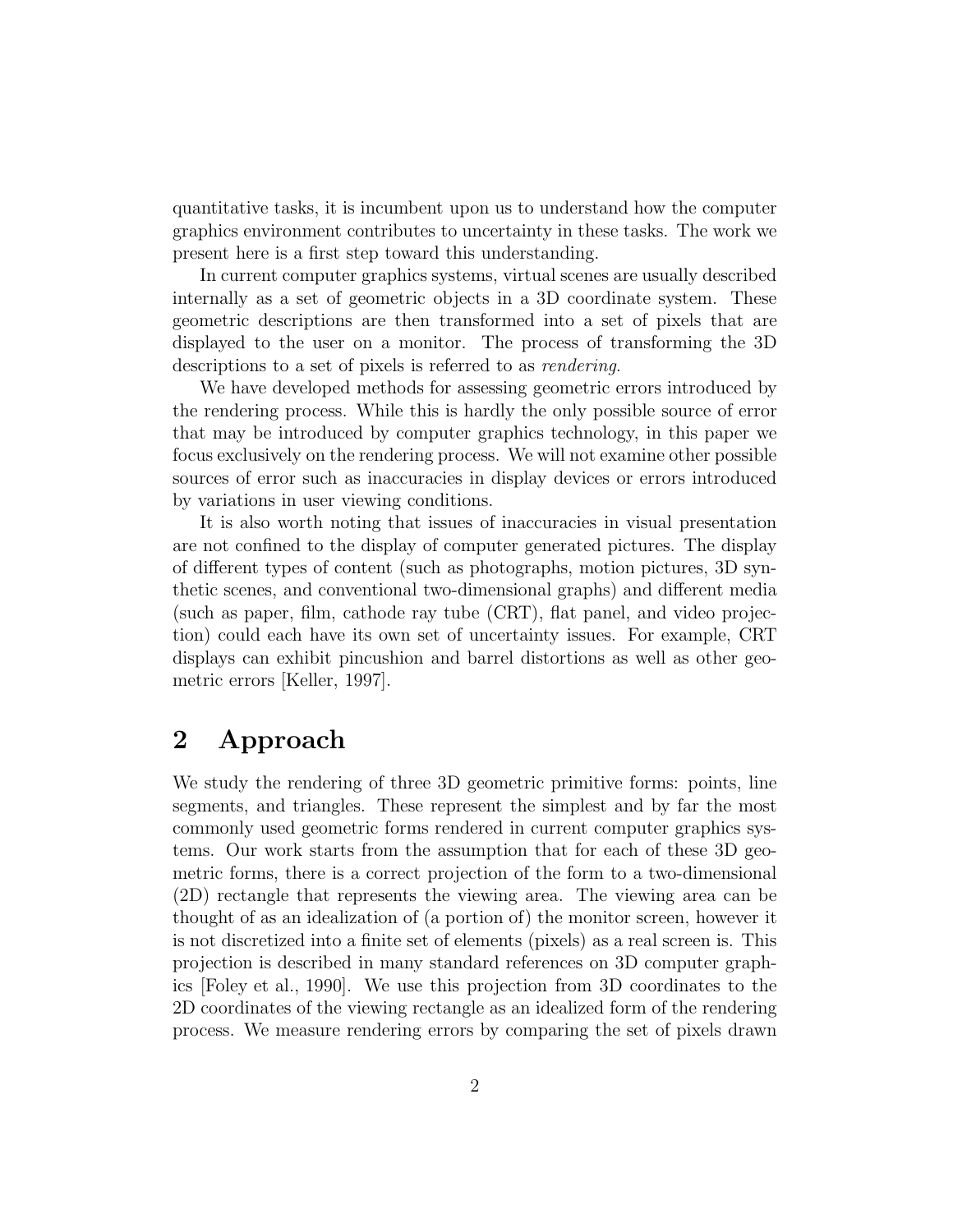by the rendering process with the projection of the primitive to the idealized viewing rectangle.

The rendering process is treated here as a *black box*. We examine the results of the rendering of points, line segments, and triangles without trying to evaluate the correctness of implementation of any specific rendering algorithm. We do not attempt to explain any particular behavior of the rendering system; we simply observe and measure it.

Furthermore, we consider only the positional accuracy of the rendering. In other words, we are looking only at the positions of the pixels that are drawn as part of each primitive. The accuracy of the color or intensity of the pixels is not considered.

# 3 Method

We perform three sets of experiments, one set for each of the three types of geometric primitive. Each experiment is a run of a program that renders a set of geometric primitives and compares the actual pixels rendered with the ideal projection of the primitive to the viewing area. For each primitive type, we compare error metrics that quantify the amount by which the rendering of a primitive deviates from its ideal projection. The error metrics used for each primitive type are described below.

We ran each experiment on two platforms. Both platforms use commodity hardware and operating systems. We will refer to these as *Platform I* and Platform II. We keep the platforms anonymous because we wish this paper to be a presentation of our methods rather than an evaluation of specific hardware and software.

In the experiments that we describe here, the programs render the primitives using OpenGL [Woo et al., 1997], however our method is not dependent on any particular rendering software or rendering technique. Indeed, these methods could just as easily be used with other 3D rendering libraries such as DirectX [Microsoft, 2007]. We chose OpenGL because it is readily available on many hardware platforms, and is used in many consumer, industrial, and research applications. Our test software was designed so that it could easily be ported to a variety of hardware platforms and operating systems. We have placed our software on the web [NIST, 2008].

Again, we want to emphasize that the purpose of this paper is not to determine whether one hardware or software platform is better than another,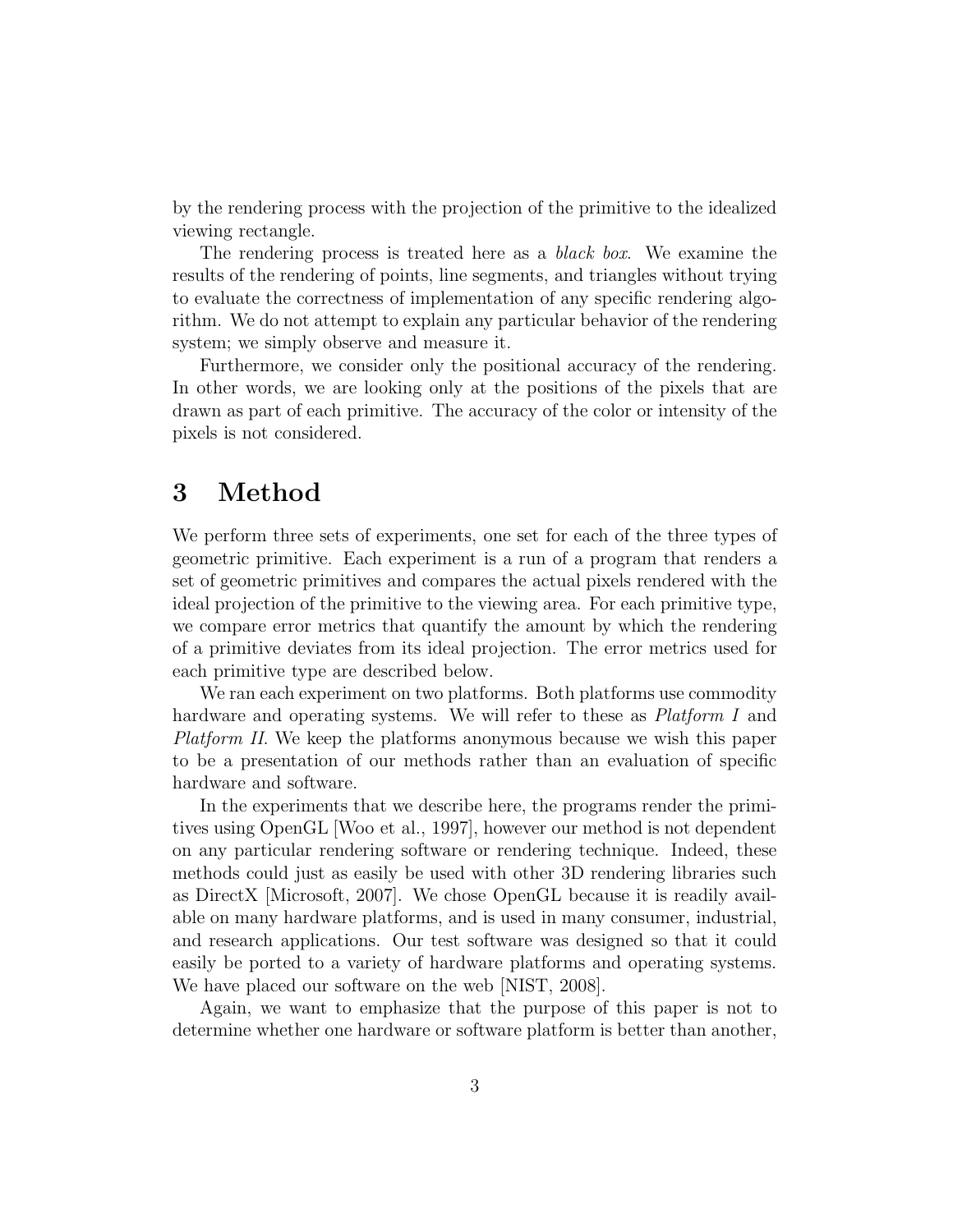or to evaluate the performance of specific systems. Nor are we testing the correctness of the implementation of any rendering algorithm. Rather our intent is to describe methods by which one can characterize and quantify the errors associated with a given 3D rendering system and compare one system with another. In this paper, we use specific hardware and software as vehicles for testing these methods and for showing their efficacy.

The basic procedure for all of our experiments was:

- Randomly generate 8 sets of viewing parameters
- Randomly generate a set of geometric primitives
- For each primitive, each view, and each platform
	- render the element as white pixels on a black background without antialiasing
	- look at which pixels are part of the rendered element (using the OpenGL procedure glReadPixels)
	- quantify the deviation of the rendered element from the projection to the idealized viewing rectangle
- Aggregate errors for individual primitives to form statistics
- Compare error statistics across viewing parameter sets and across platforms

We use a portable random number generator [Kahaner et al., 1989] for creating the randomly distributed viewing parameters and geometric primitives. This ensures that we are running the same tests across platforms.

### 3.1 Generation of Viewing Parameters

Viewing parameters for 3D rendering can be expressed in terms of a camera metaphor. The camera has a location, an orientation and an angular field of view (FOV). The location is simply a point in 3-space. The orientation determines the direction the camera is pointing and which way is 'up'. The angular field of view corresponds to the 'length' of the virtual camera lens. For example an angular field of view of 10 degrees would be like a telephoto lens (a 'long' lens) while an angular field of view of 100 degrees would be like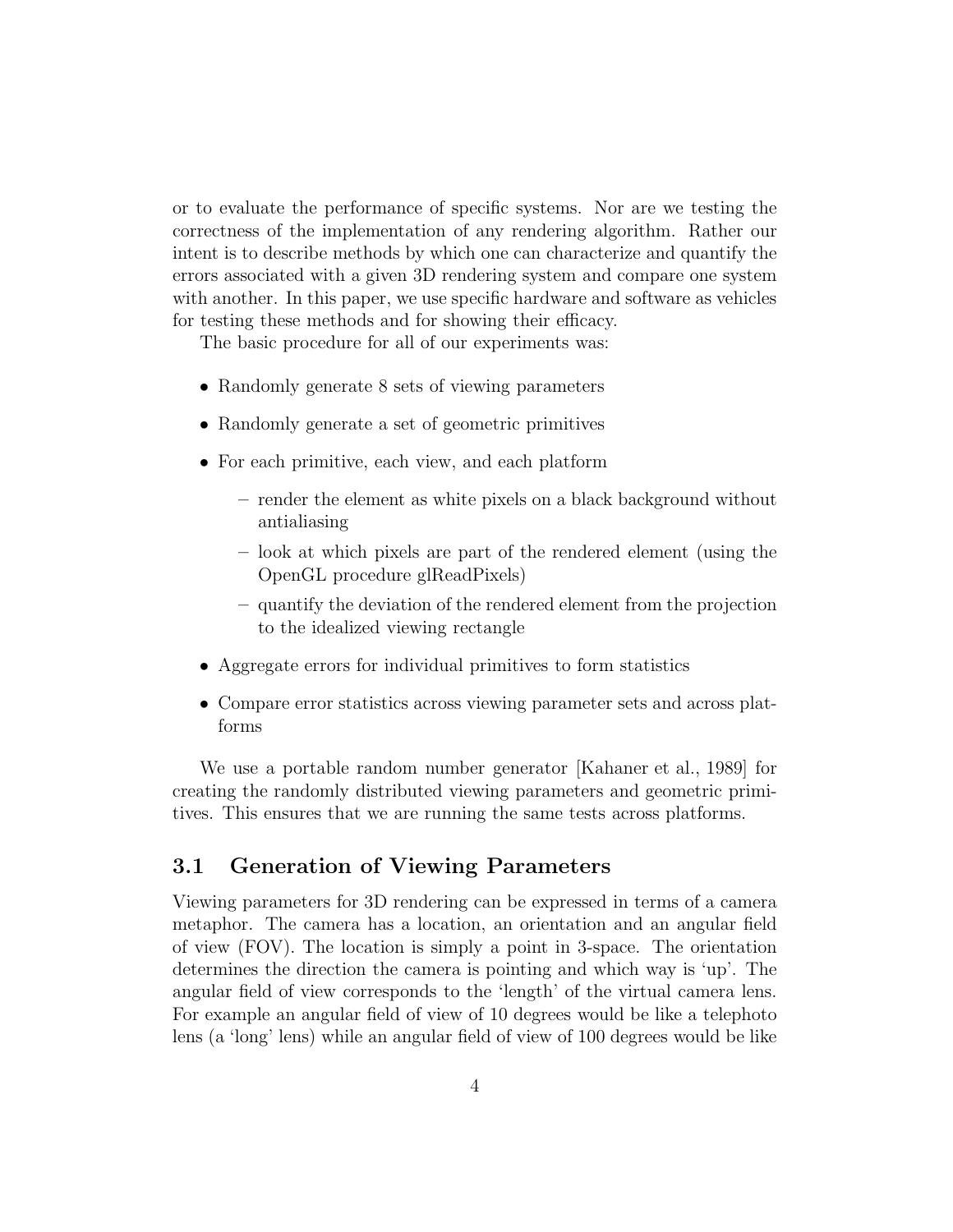a wide-angle or fish-eye lens (a 'short' lens). The field of view of this virtual camera forms an infinite four-sided pyramid in the 3D coordinate system. The four faces of this 3D pyramid correspond to the four edges of the 2D viewing area. Only geometry that intersects this pyramid can be rendered.

In addition to these camera-like parameters, there are several other parameters that describe viewing in a typical pixel-based computer graphics system. The size of the rectangular screen area that is used for rendering is described by its height and width in pixels. We will call this rectangular screen area the rendering window. Following the camera analogy, the 2D viewing area and the corresponding rendering window on the screen can be thought of as the focal plane of the virtual camera.

Also, many computer graphics systems require the definition of near and far clipping planes. These are planes in the 3D coordinate system that are typically perpendicular to the direction that the camera is pointing. They are usually specified by the distance to the plane from the view point (the camera location) along the view direction vector. Normally any geometry that is closer than the near clipping plane or beyond the far clipping plane is discarded (clipped). So the infinite four-sided pyramid described above is reduced to a truncated pyramid with six faces (a frustum).

For the tests described here, there are eight different combinations of viewing parameters: two camera orientations, two angular fields of view, and two window sizes. The two camera orientations are randomly generated; we refer to these as CO-1 and CO-2. The two angular fields of view are 30 degrees and 150 degrees, and the two pixel dimensions are 128x128 pixels and 907x907 pixels. The camera location is fixed at the origin. The near and far clipping planes are set at 0.01 units and 10.0 units respectively away from the view point. We number these eight sets of viewing parameters sequentially 1 through 8 as indicated in the Table 1.

### 3.2 Coordinate Systems

There are three coordinate systems that we will use. The first coordinate system is the 3D coordinate system in which the the geometric primitives (points, line segments, and triangles) are defined. Then there is the 2D pixel coordinate system of the rendering window. In this coordinate system, one unit of length is equal to the spacing between adjacent pixels in the X or Y direction. Note that this implies that the X spacing of pixels is the same as the Y spacing of pixels. Our methods as implemented assume this equality,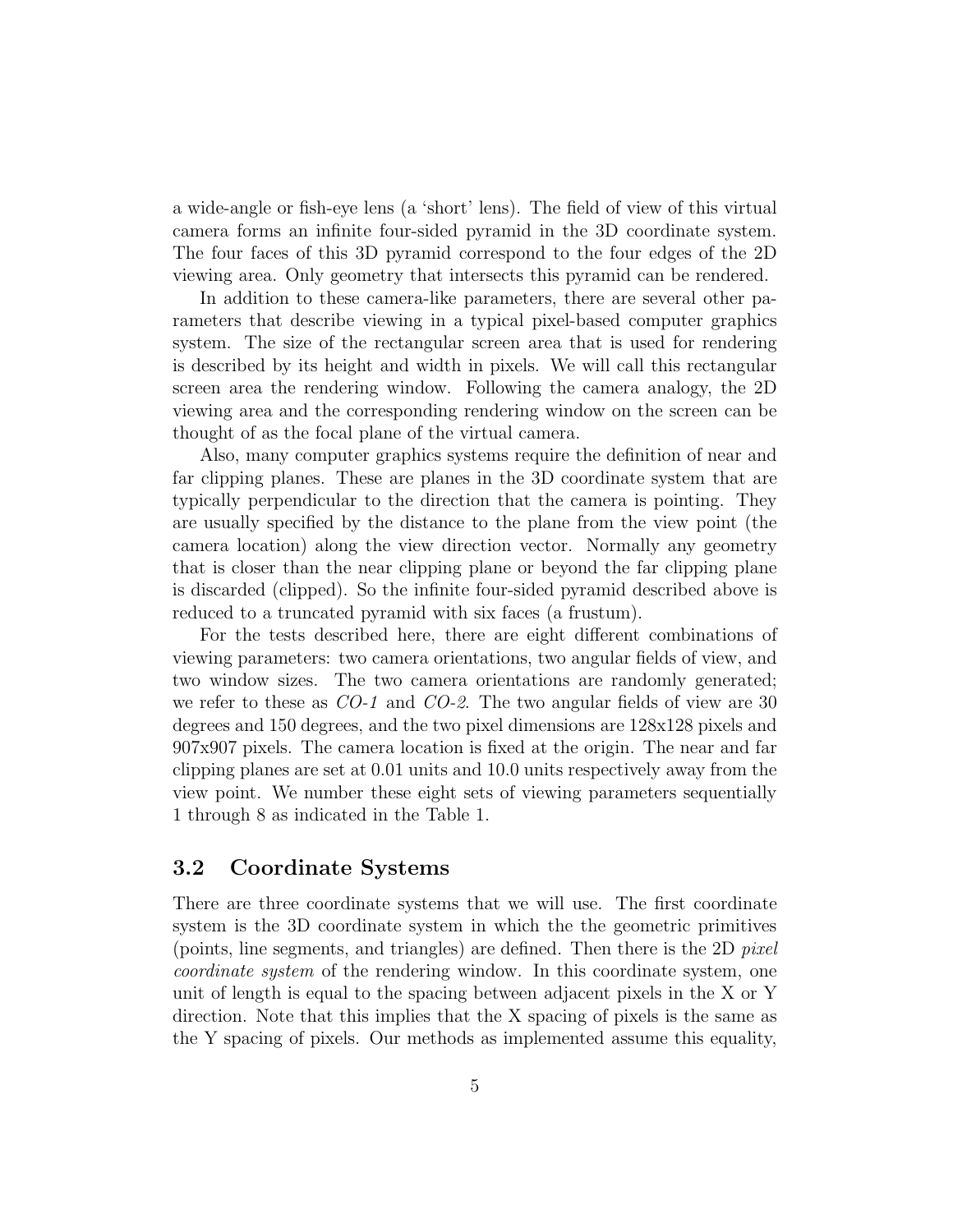|        | Camera           | Angular       | Window Pixel |
|--------|------------------|---------------|--------------|
|        | Orientation      | Field of View | Dimensions   |
| View 1 | CO-1             | 30            | 128x128      |
| View 2 | $CO-2$           | 30            | 128x128      |
| View 3 | $CO-1$           | 150           | 128x128      |
| View 4 | $CO-2$           | 150           | 128x128      |
| View 5 | $CO-1$           | 30            | 907x907      |
| View 6 | $CO-2$           | 30            | 907x907      |
| View 7 | CO-1             | 150           | 907x907      |
| View 8 | $\mathbb{C}$ O-2 | 150           | 907x907      |

Table 1: The eight sets of viewing parameters.

although they are easily adapted to unequal pixel spacing in X and Y. We also use the pixel coordinate system for the 2D viewing area that represents an idealized form of the rendering window. Although this viewing area is not discretized into pixels, it is convenient to use the same pixel-based coordinate system.

In addition to the pixel coordinate system, we also introduce a 2D coordinate system for the rendering window that normalizes distances based on the size of the window. We define one unit of length in normalized window coordinates to be  $\sqrt{HW}$  where H is the height of the window in pixels and W is the width of the window in pixels. This coordinate system enables us to compare distances (and areas) in windows of different sizes. Measurements expressed in either of these coordinate systems are easily converted to physical coordinates (such as millimeters) if the physical spacing between pixels is known.

As mentioned above, the projection from the 3D coordinate system to the 2D pixel coordinate system is a major part of the rendering process and is a central component of our methods. The normalized window coordinate system is used for defining normalized versions of our error metrics.

#### 3.3 Generation of Geometric Primitives

All of the geometric primitives are specified in terms of points in the 3D coordinate system. A triangle is specified by its three 3D vertex points; a line segment is specified by its two 3D end points; and a point primitive, of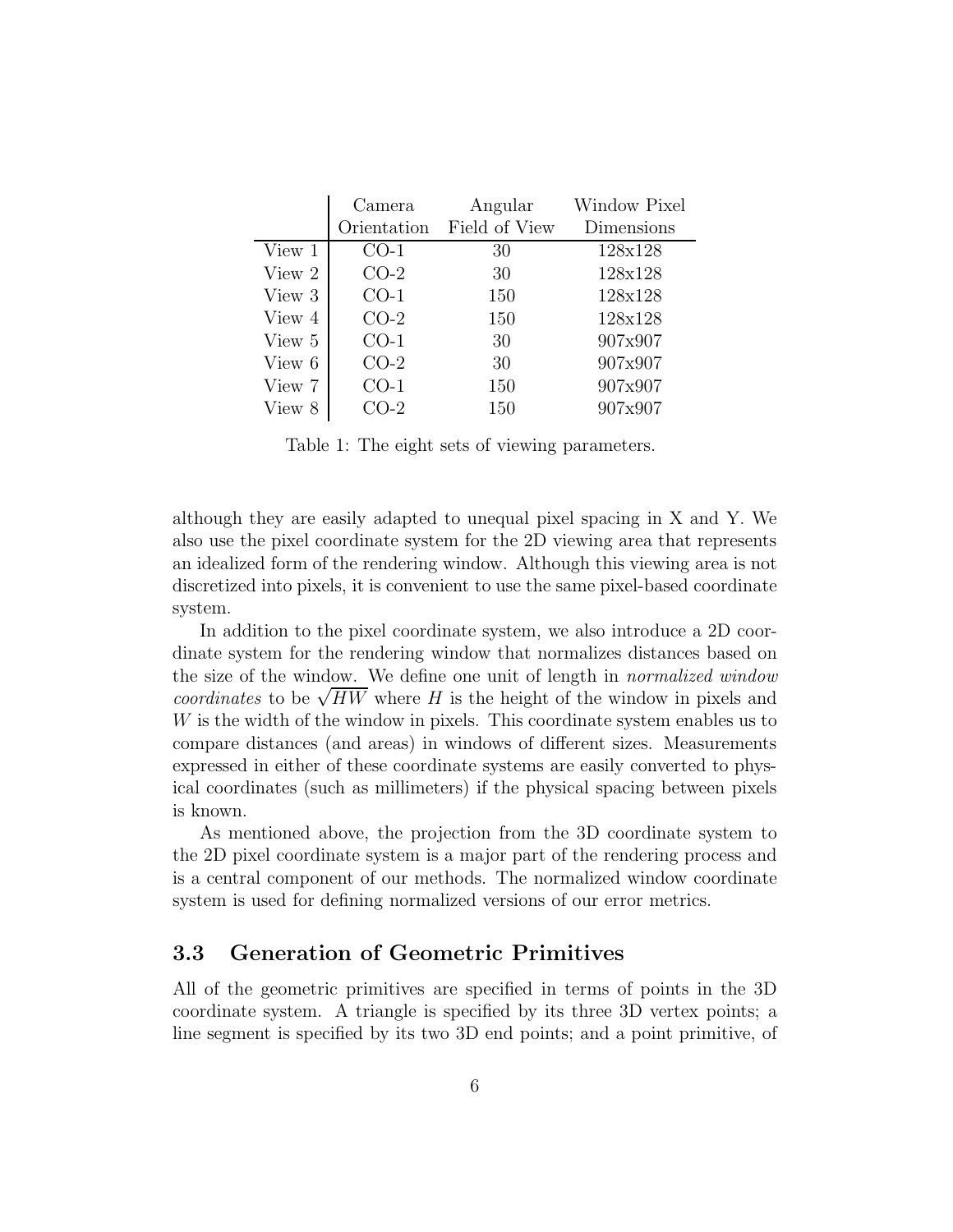course, is specified by one 3D point. For each primitive, we get the required number of points by generating points that are randomly distributed within the 3D unit sphere (a sphere of radius 1, centered at the origin). Each point is produced by randomly generating X, Y, and Z coordinates in the interval  $[-1, 1]$  and discarding those points that lie outside the unit sphere. This random distribution of points through a spherical volume (rather than, for example, through a cubical volume) ensures that the directions of the points relative to the center of the sphere are randomly distributed. The center of the sphere (the origin) is, as described above, our camera location for all of the eight sets of viewing parameters. For the tests described below, 100,000 of each geometric primitive are generated.

### 3.4 Error Metrics for Point Primitives

The 3D point primitive is regarded as a 0-dimensional object described by a set of X, Y, and Z coordinates. The rendered pixel for a given point primitive is regarded as zero-dimensional object (a point) in the 2D pixel coordinate system of the screen.

We present the error metric for the rendering of a point primitive in both a non-normalized and a normalized form. The non-normalized metric is a length in pixel coordinates, the normalized form is a length in normalized window coordinates. The non-normalized metric is simply the distance from the projection of 3D point to the ideal viewing rectangle from the center of the rendered pixel in pixel coordinates. As mentioned above, we determine the coordinates of rendered pixels by using the OpenGL procedure glReadPixels, which enables us to examine the contents of pixels in the frame buffer after we render the primitive. This method is used for all of the metrics described below.

To specify the point rendering metrics, we begin with some definitions. Let

p be a 3D point,

 $proj(p)$  be the projection of point p to 2D pixel space,

 $r(p)$  be the 2D coordinates of the pixel rendered for 3D point p, and

 $dist2D(p1, p2)$  be the distance between 2D points p1 and p2.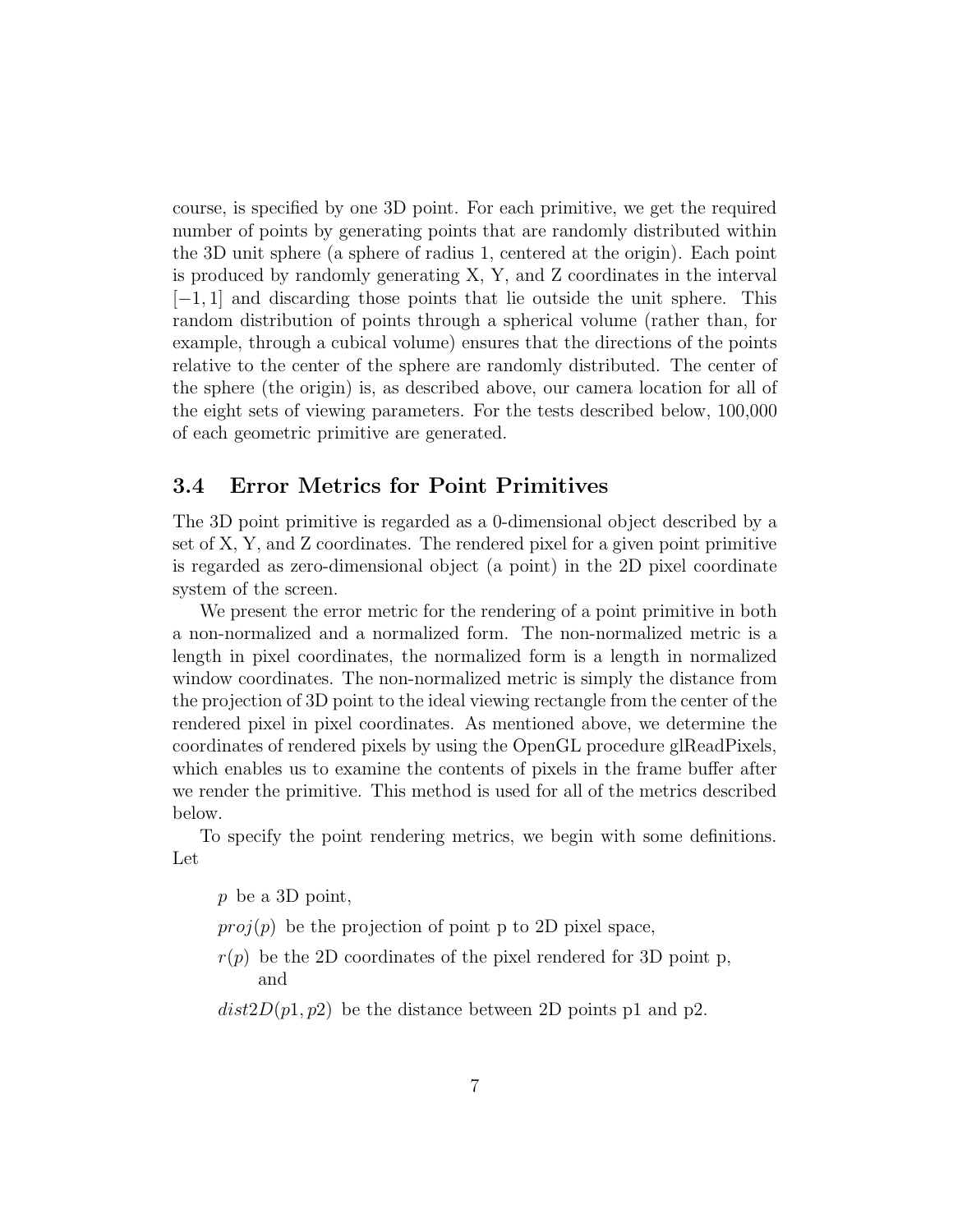We now can define the non-normalized point rendering error metric  $(PE)$  for a 3D point p:

$$
PE(p) = dist2D(proj(p), r(p)).
$$
\n(1)

Figure 1 illustrates the point error metric. This measure is in units of linear pixel coordinates.



Figure 1: The point rendering error is the distance from the projection of the 3D point to the center of the rendered pixel.

We then take this point rendering metric and scale it to normalized window coordinates. We let

- W be the width of the rendering window in in pixel coordinates and
- H be the height of the rendering window in in pixel coordinates.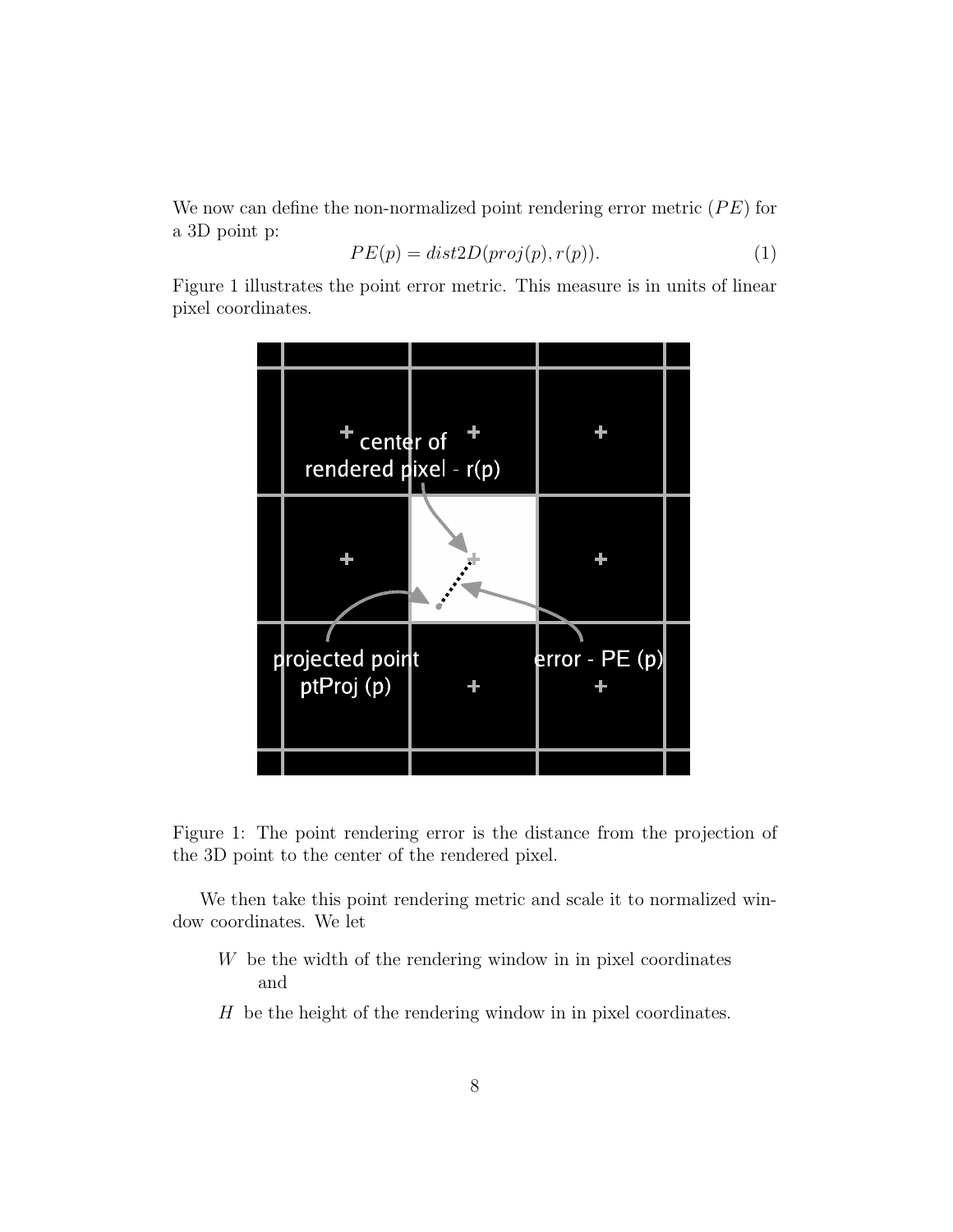We then define the normalized error metric  $PE_{norm}$ :

$$
PE_{norm}(p) = \frac{dist2D(proj(p), r(p))}{\sqrt{WH}}.\tag{2}
$$

By construction, some of the point primitives will lie outside of the field of view and such points should generate no rendered pixels. Additionally, the error metric assumes that if a point does lie within the field of view, that there will be a single pixel rendered. So in addition to the error metric described above, we tabulate the number of primitives that fall into each of these categories:

- true-visible the point lies in the field of view and is rendered as a single pixel
- true-invisible the point does not lie in the field of view and no pixels are rendered
- false-visible the point does not lie in the field of view but it is rendered by a single pixel
- false-invisible the point lies in the field of view but no pixels are rendered
- multiple-visible multiple pixels are rendered

We only calculate the point rendering error metrics for the true-visible case.

### 3.5 Error Metrics for Line Segment Primitives

3D Line segment primitives are regarded as one-dimensional objects described by two 3D end points. The pixels rendered for each segment are regarded as zero-dimensional objects (points) in the 2D pixel coordinate system of the screen.

We devised error metrics for rendering of line segment primitives based on offset errors and extent errors. An offset error is the perpendicular distance from a rendered pixel to the 2D projection of the line defined by the two 3D segment end-points. These distances can be signed, where a distance from a 2D point to a 2D line is either positive or negative based on which side of the line the point lies. Extent errors measure how the set of rendered pixels cover the linear extent of the line segment. We identify two types of extent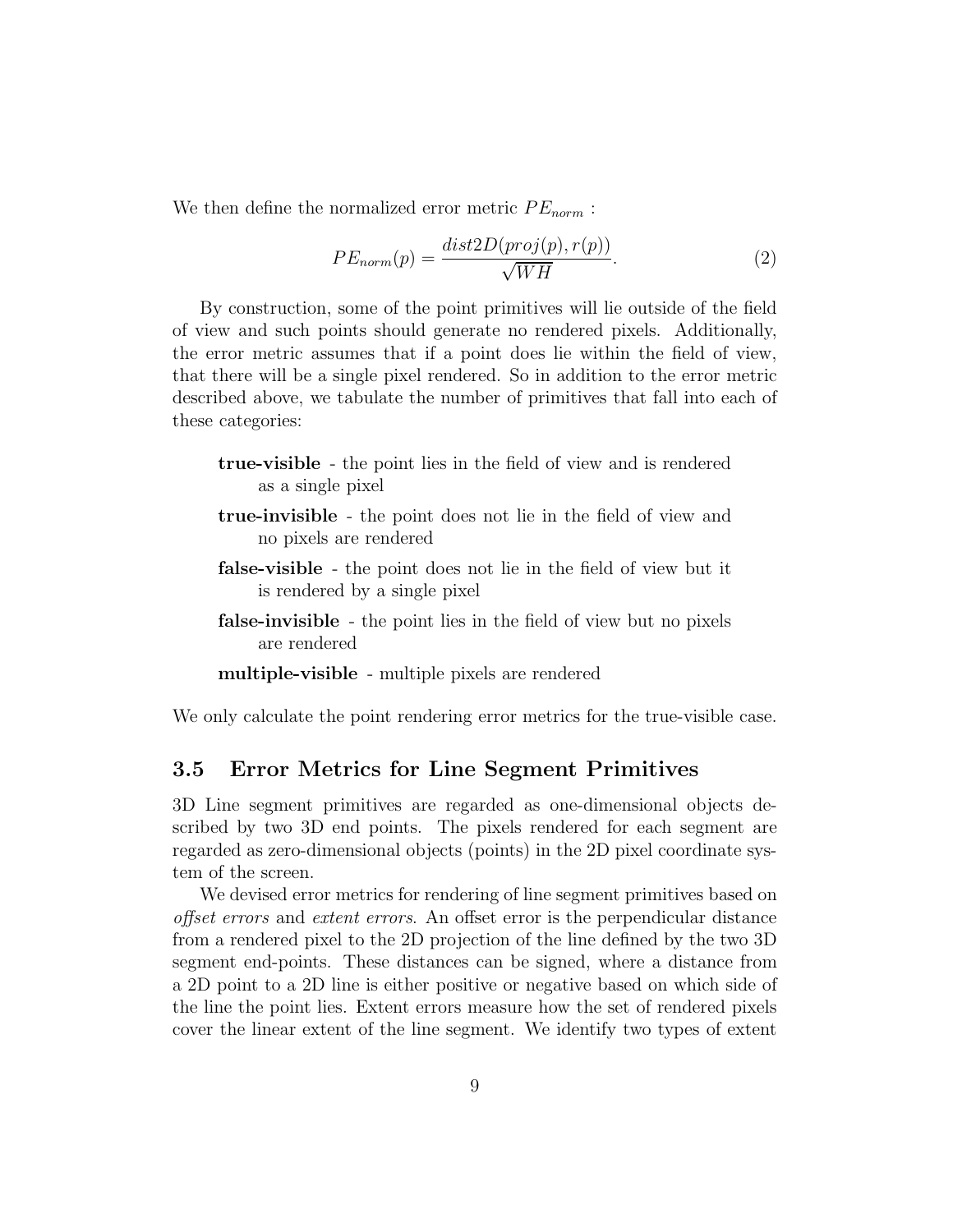errors. When the rendered pixels extend beyond the end of the line segment, we refer to this as overshoot, when they do not cover to the end of the line segment, we refer to it as *undershoot*. Figure 2 illustrates the components of these metrics for a simple case.



Figure 2: Components of the line segment error metrics. The white pixels are the pixels that were rendered to represent the line segment. The projection of the 3D line segment to 2D is shown as the gray line segment. The offset errors are the perpendicular distances from the centers of the rendered pixels to the projected line. The extent errors measure the difference between the ends of the projected line segment to the ends as indicated by the rendered pixels.

Our error metric for line segments is implemented in a signed and unsigned form; we refer to these as  $LSE_s$  and  $LSE_u$  respectively. The signed metric  $(LSE<sub>s</sub>)$  uses signed offset errors and does not include extent errors. The unsigned metric  $(LSE_u)$  regards all offset errors as positive and also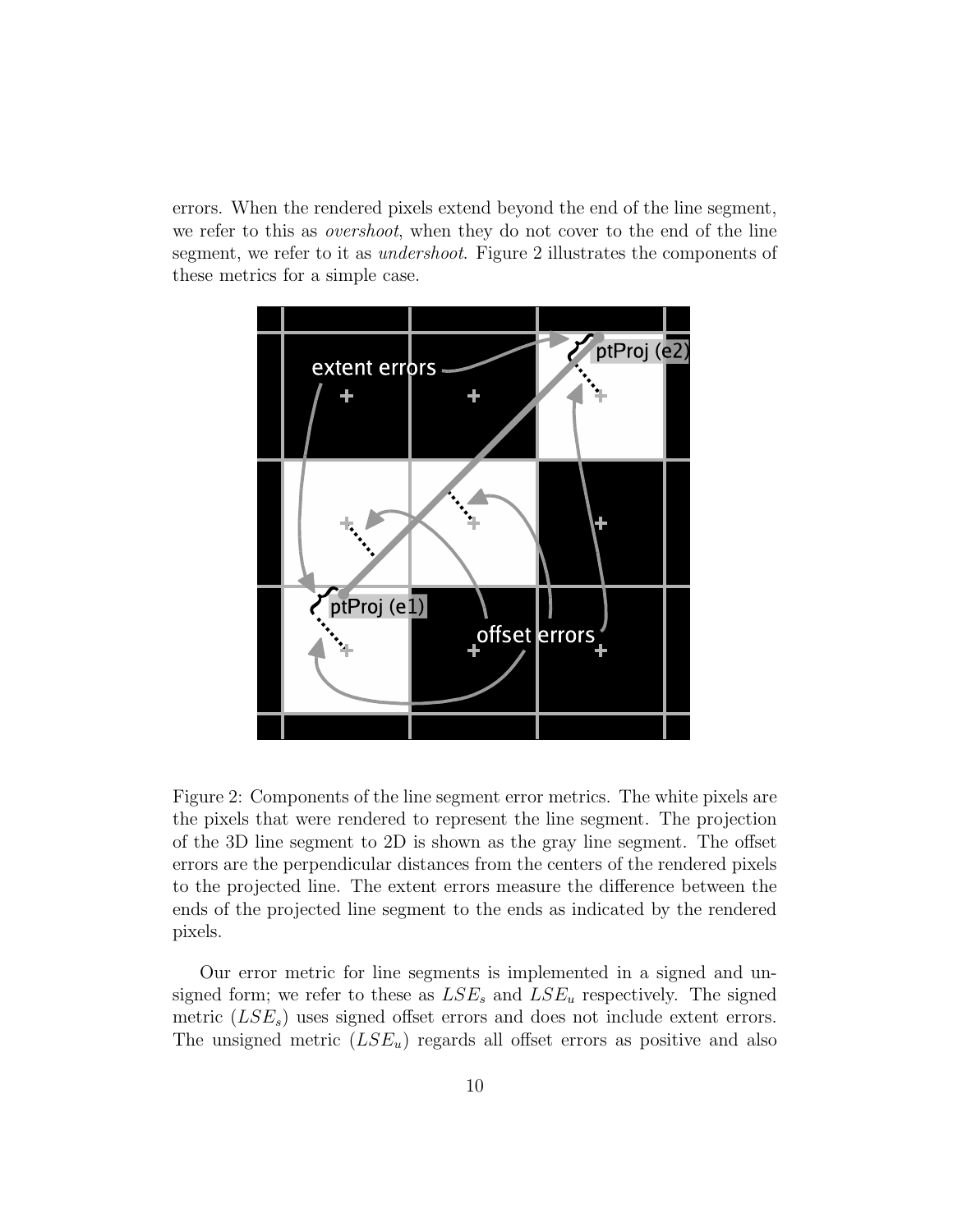includes extent errors. In order to specify these metrics we first define some terms. Let

e1 and e2 be 3D points,

- $(e1, e2)$  be the line segment with end points e1 to e2,
- ptProj (e) be the 2D point produced by projecting the 3D point e, to 2D pixel coordinates.
- lnProj (e1, e2) be the 2D line produced by projecting the 3D line determined by e1 and e2 to 2D pixel coordinates,
- $P(e1, e2)$  be the set of 2D pixels that are rendered for  $(e1, e2)$ ,
- $N(e1, e2)$  be the number of pixels in  $P(e1, e2)$ , and
- ds (p, line) be the signed distance from 2D point p to a 2D line in pixel coordinates. This distance is positive when p is on one side of the line and negative when p is on the other side. When p is a pixel position, this distance is an offset error as described above.

As mentioned above, pixels are regarded as 2D points in this discussion. We now define the signed error metric  $LSE_s$ :

$$
LSE_s(e1, e2) = \left| \frac{\sum_{p \in P(e1, e2)} ds(p, lnProj(e1, e2))}{N(e1, e2)} \right|.
$$
 (3)

This is the absolute value of the average of the offset errors for all rendered pixels, so  $LSE<sub>s</sub>$  is in units of linear pixels. This measures the extent to which the offset errors are biased to one side or the other of the projected line segment. Note that by taking the absolute value of the average offset error, we are choosing to measure the magnitude of the bias without considering a direction to the bias.

In order to define  $LSE_u$ , we must first define the extent errors: the amount that the set of rendered pixels overshoot or undershoot the projected line segment. We first observe that the set of rendered pixels,  $P(e_1, e_2)$ , can be ordered based on the position of orthogonal projection of each pixel onto  $lnProj(e1, e2)$ . We order these so that as we move from one pixel to the next, the projections of these pixels onto the line move in the direction from  $ptProj(e1)$  to  $ptProj(e2)$ . In this ordering of the rendered pixels, the first in the list corresponds (in some sense) to e1, and the last in the list corresponds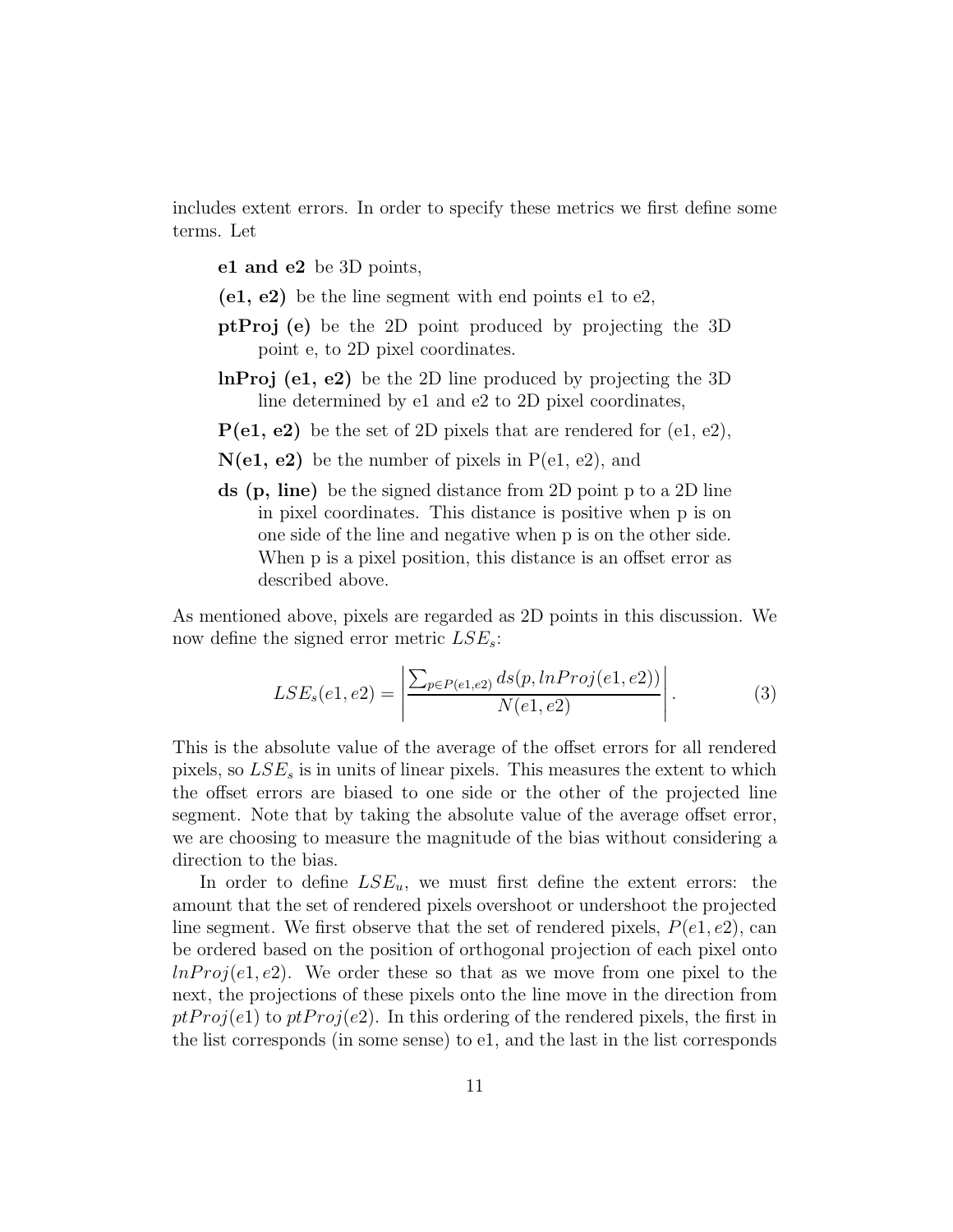to e2. With this background, we can define the extent error. Augmenting the definitions above, let

 $projToLn(p, l)$  be point on line l closest to point p,

- **first** be the first point in the set  $P(e1,e2)$  when ordered as described above,
- **last** be the last point in the set  $P(e1,e2)$  when ordered as described above, and
- $dist2D(a, b)$  be the positive distance between 2D points a and b in pixel coordinates.

Then we define the extent error as follows:

$$
extentError(e1, e2) =\n|dist2D(\text{projToLn}(\text{first}, \text{lnProj}(e1, e2)), \text{ptProj}(e1))| +\n|dist2D(\text{projToLn}(\text{last}, \text{lnProj}(e1, e2)), \text{ptProj}(e2))|.
$$
\n(4)

We can now define the unsigned line segment rendering error metric:

$$
LSE_u(e1, e2) = \frac{\sum_{p \in P(e1, e2)} |ds(p, lnProj(e1, e2))| + extentError(e1, e2)}{N(e1, e2) + 2}.
$$
 (5)

This is the average magnitude of the offset and extent errors in pixel coordinates.

As for the point rendering metric, we define normalized versions of the line segment error metrics. Using  $W$  and  $H$  as defined in Section 3.4,

$$
LSE_{u-norm}(e1, e2) = \frac{LSE_u(e1, e2)}{\sqrt{WH}},\tag{6}
$$

and

$$
LSE_{s-norm}(e1, e2) = \frac{LSE_s(e1, e2)}{\sqrt{WH}}.\tag{7}
$$

These metrics are in linear normalized window coordinates. The unsigned metrics give assessments of overall deviation of the rendered pixels from the projected line segment. The signed metrics indicate if the deviation is biased toward one side of the projected line segment.

As described in Section 3.4, we categorize each line segment rendering case as true-visible, true-invisible, false-visible, and false-invisible. (No multiplevisible category is used for line segments.) We calculate our error metrics only on the true-visible cases.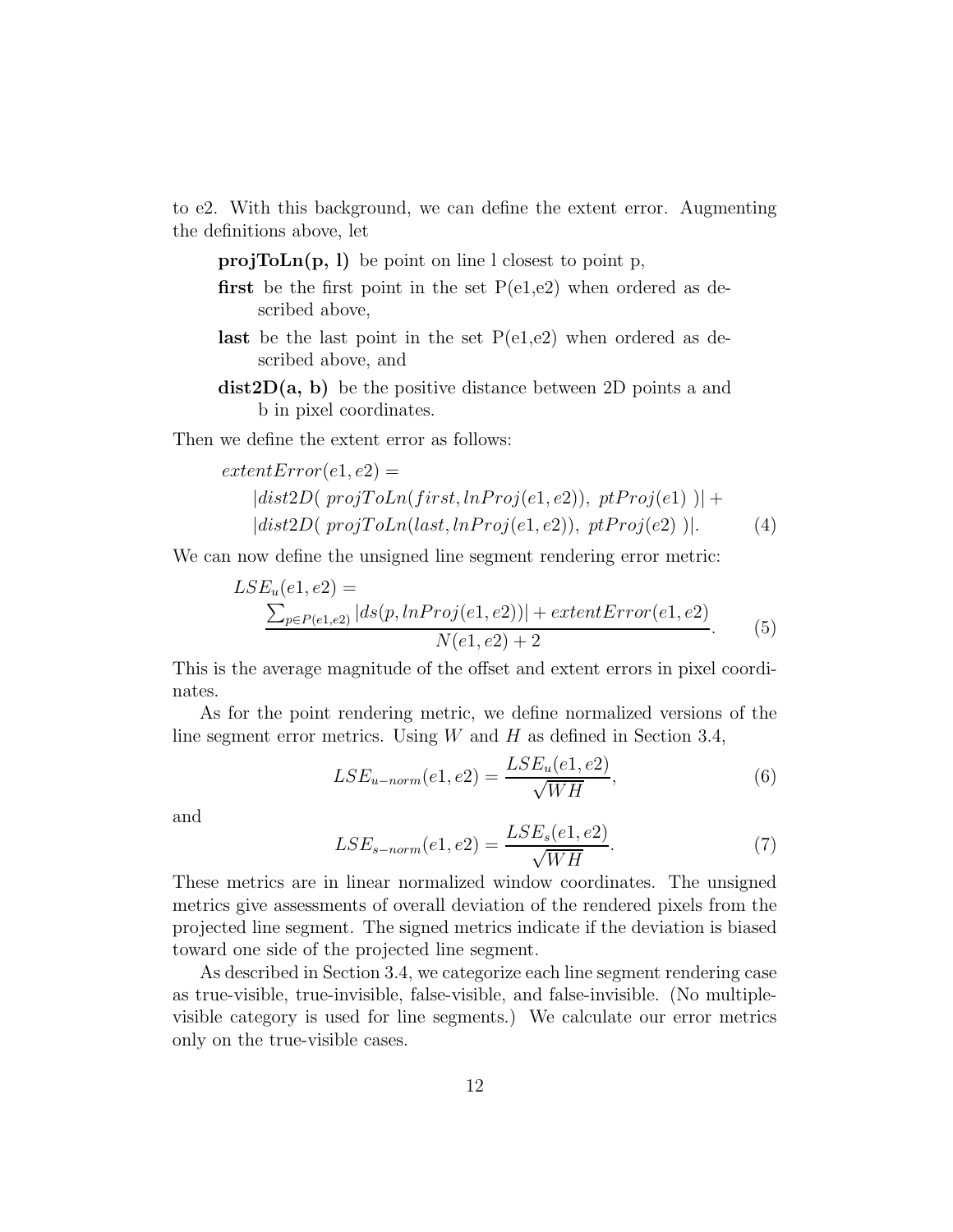### 3.6 Error Metrics for Triangle Primitives

3D triangle primitives are regarded as 2D objects described by three 3D vertex points. The pixels rendered for each triangle are regarded as 2D objects in the 2D pixel coordinate system of the rendering window. Each pixel is treated as covering a 2D square with edges of length 1 that is centered at integral pixel coordinates. So the pixels form a square tiling of the screen area. This models the display device in an idealized form that no real display achieves. Nevertheless, pixels on real displays do occupy 2D areas, even if these areas do not perfectly conform to the square tiling of the screen described above. Our approach relates (however imperfectly) these areas to the area of the projected triangle primitive. One could construct a triangle rendering error metric based on regarding the pixels as points rather than areas; we may do this in future work.

Our basic error metric for rendered triangles  $(TE)$  is based on determining how much of each square pixel area is inside the projection of the triangle to the 2D viewing area. Again, we begin with some definitions. Let

- T be a triangle determined by three vertex points,
- proj (T) be the projection of the triangle to the 2D pixel coordinate system and clipped to the viewing area,
- p be a pixel,

P(T) be set of pixels rendered for T,

- S be a 2D polygon,
- inside (S, p) be the area of the pixel p that lies inside the 2D polygon S, and
- outside (S, p) be the area of the pixel p that lies outside the 2D polygon S.

Note that for a given S and p,

$$
inside(S, p) + outside(S, p) = 1.
$$
\n(8)

Then we define two forms of the rendering error metric TE, a signed version  $(TE_s)$  and an unsigned version  $(TE_u)$  as follows:

$$
TE_s(T) = \sum_{p \in P(T)} outside(proj(T), p) - \sum_{p \notin P(T)} inside(proj(T), p), \qquad (9)
$$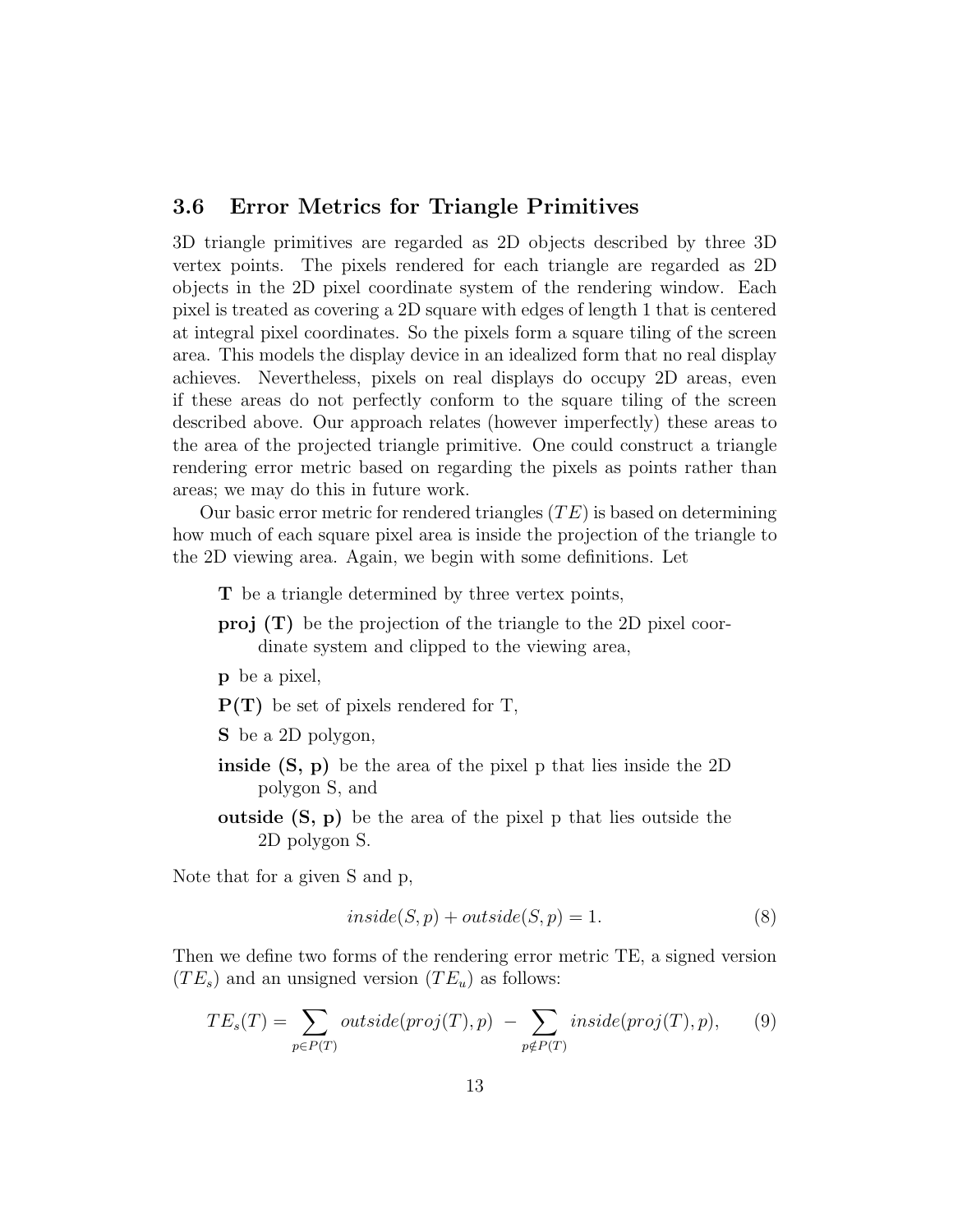and

$$
TE_u(T) = \sum_{p \in P(T)} outside(proj(T), p) + \sum_{p \notin P(T)} inside(proj(T), p).
$$
 (10)

Both of these metrics measure area in pixel coordinates.

Figure 3 illustrates the components of the triangle error metrics. In this figure, the projected triangle is shown overlaying the grid of pixels. The four light pixels are the pixels that were rendered to represent the 3D triangle. The light gray area represents the rendered area that correctly lies inside the projected triangle area and the black area is correctly outside the projected triangle. The white area corresponds to the first term of the two metrics above: it is rendered pixel area that is outside the projected triangle. The dark gray area corresponds to the second term: it is unrendered pixel area that is inside the projected triangle.

As for the line segment measures, the unsigned metric assesses the overall deviation of the rendered triangle from the projection of that triangle, while the signed metric indicates whether there is any bias in the errors. When  $TE_s$  is positive, it means that errors are biased toward rendered pixels being outside the projected triangle. When  $TE_s$  is negative, it means that errors are biased toward unrendered pixels inside the projected triangle.

We again specify normalized versions of these metrics in much the same way that we did for the line segment metrics. Because  $TE_s$  and  $TE_u$  are measures of area, we normalize based on the pixel area of the entire window yeilding an area in normalized window coordinates. Letting  $W$  and  $H$  be defined as in Section 3.4, we define the normalized error metrics as follows:

$$
TE_{u-norm}(T) = \frac{TE_u(T)}{WH},\tag{11}
$$

and

$$
TE_{s-norm}(T) = \frac{TE_s(T)}{WH}.
$$
\n(12)

Another possible normalization of these metrics could be accomplished by dividing by the combined length (in pixel coordinates) of the visible edges of the triangle. This normalization is based on the hypothesis that triangle rendering errors are most likely to occur near the visible edges and thus would be proportional to the length of those edges.

Again, we use the categories true-visible, true-invisible, false-visible, and false-invisible. We calculate our error metrics only on the true-visible cases.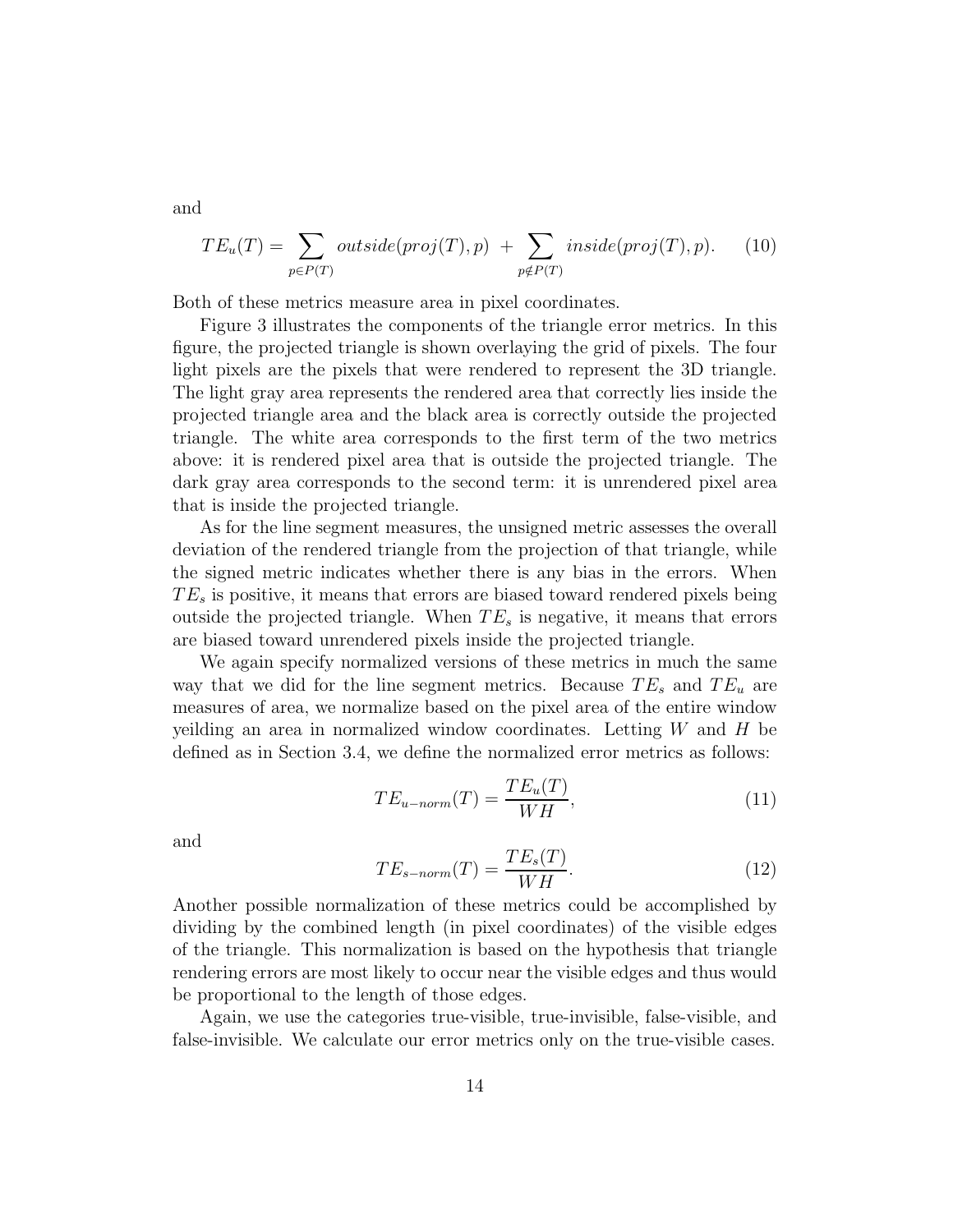

Figure 3: The components of the triangle error metrics. The white pixels are the pixels that were rendered for the 3D triangle. The projection of the 3D triangle is shown as an overlay. The areas of the white pixels that are outside the projected triangle and the areas of the black pixels that are inside the projected triangle represent errors.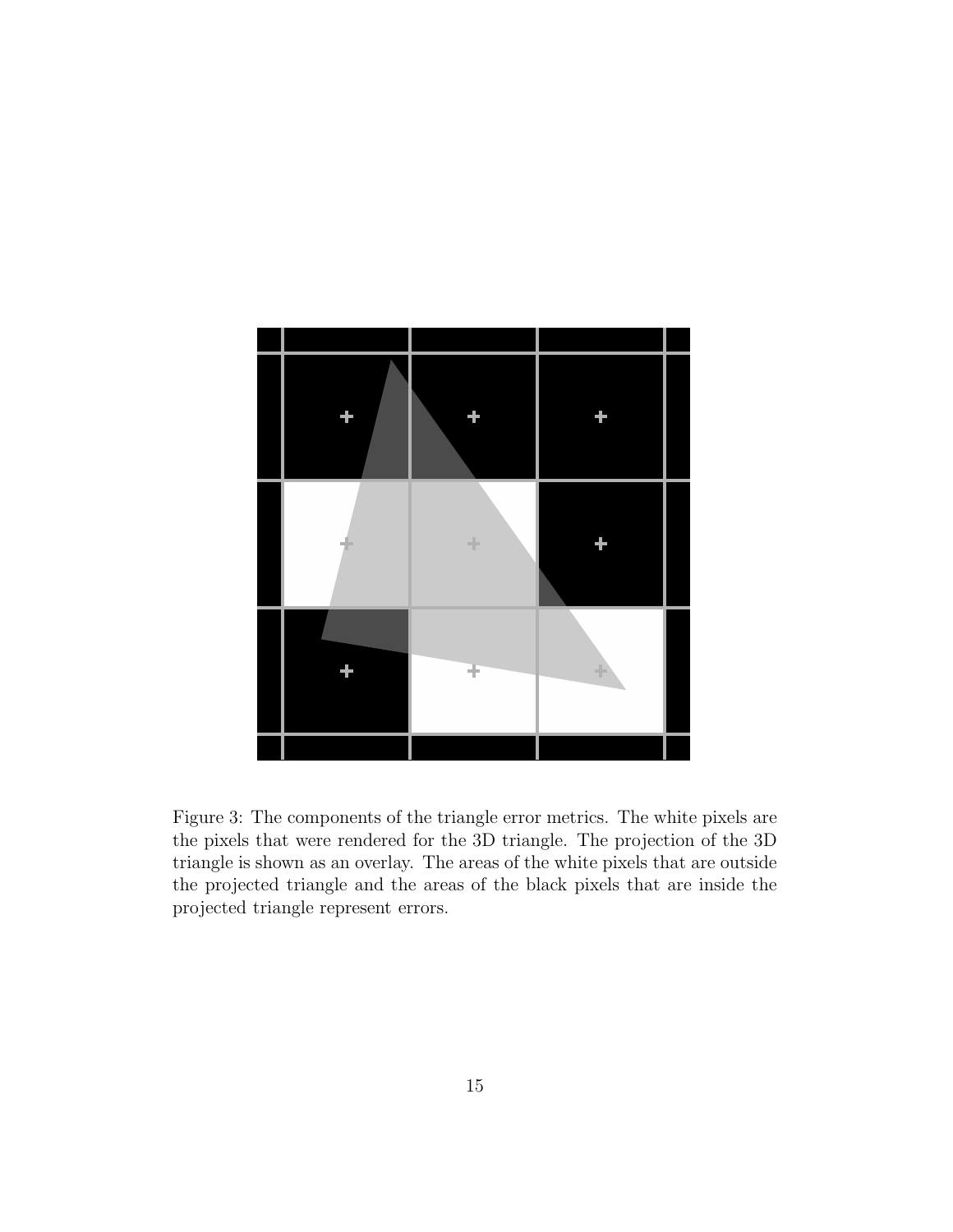### 4 Results

We present results for each of the geometric primitive type, each associated error metric, and each platform. We use these error metrics to quantify and to summarize errors associated with rendering and as tools for comparing different rendering cases (different window sizes, platforms, and so on). We will present both the normalized and non-normalized metrics for the point primitive, but in order to simplify the presentation, we will focus on the normalized form of each metric for line segments and triangles. The same sorts of analyses, comparisons, and plots can be done with the non-normalized metrics. Indeed, in some contexts it might be more appropriate to look at the non-normalized metrics.

In analyzing the results of these tests we found that there was very little effect in changing the camera orientation. This means that although there were eight distinct sets of viewing parameters, the views that varied only by the camera orientation produced results that were, in aggregate, practically identical. Figure 4 illustrates this graphically with a quantile-quantile plot of point errors for for View 1 versus View 2 on Platform I. (Recall that Table 1 indicates that View 1 and View 2 differ only in camera orientation.) This example is fairly typical of comparisons of views that differ only by camera orientation.

We used the usual t tests and  $F$  tests to try to confirm that these pairs of camera orientation cases were equivalent in both mean and variance for each error metric that we present. Although the t test is robust in the presence of non-normal distributions, the  $F$  test is not, so we supplemented the  $F$  test with the Levene test of variance, which is more robust for non-normal data. We applied these tests both to the raw data as well as to Box-Cox transformed data when possible. We found that the  $t$  tests confirmed that the locations of the distributions for all of the the pairs of camera orientation cases were equivalent. However for some cases, the  $F$  tests indicated a difference in variation for the raw data and/or the Box-Cox transformed data; the Levene tests, however, indicated a difference in only a single case. At the same time, we observed that for these cases, the differences in standard deviations were small compared to the magnitude of the standard deviations themselves. Thus, for practical purposes, we decided to regard cases that differed only in camera orientation as equivalent.

So, in the interest of brevity, we report results for four view groups, which we designate A, B, C, and D. View A is the aggregate of views 1 and 2; View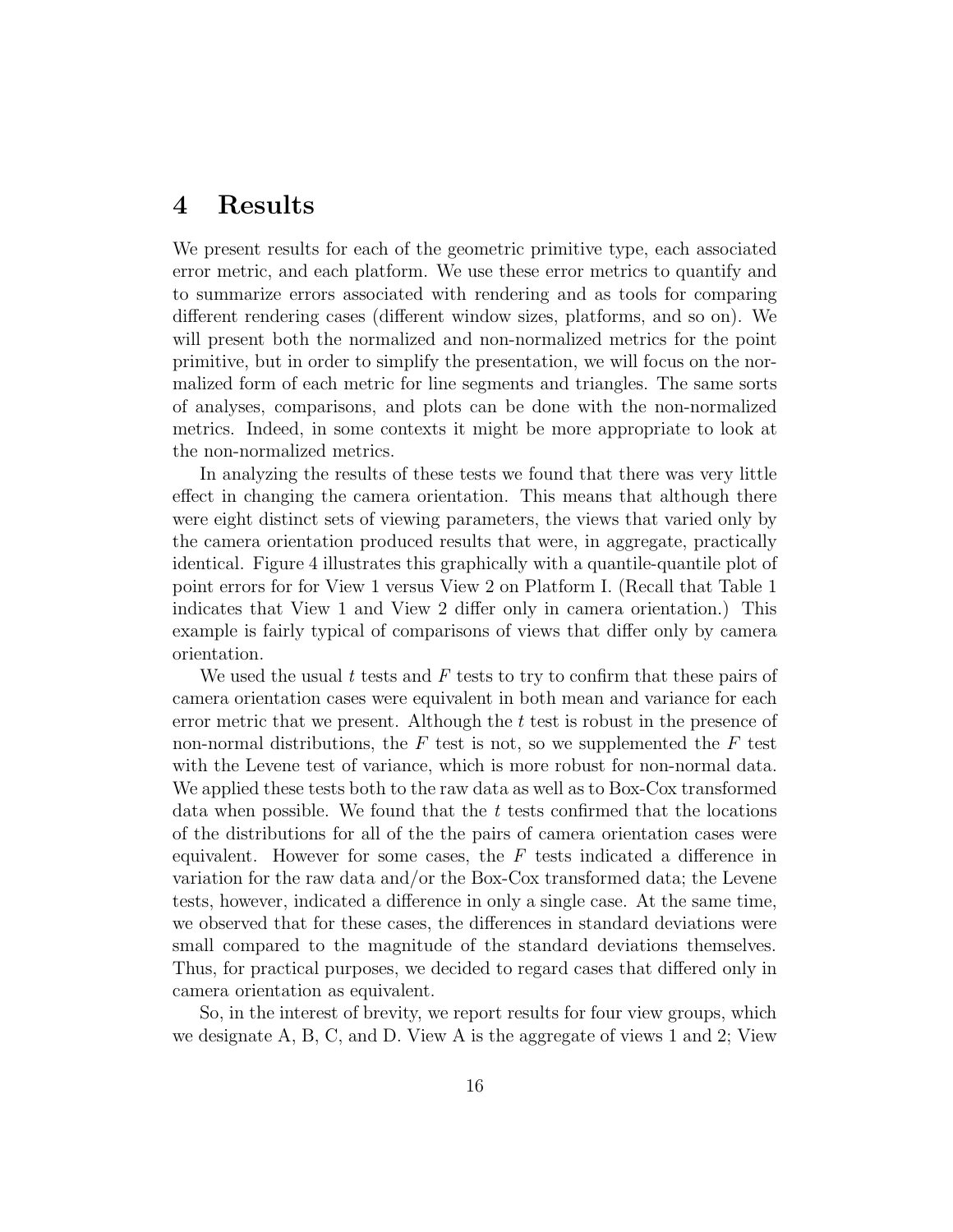

Figure 4: Quantile-quantile plot of point rendering errors measured for View 1 on Platform I versus View 2 on Platform I.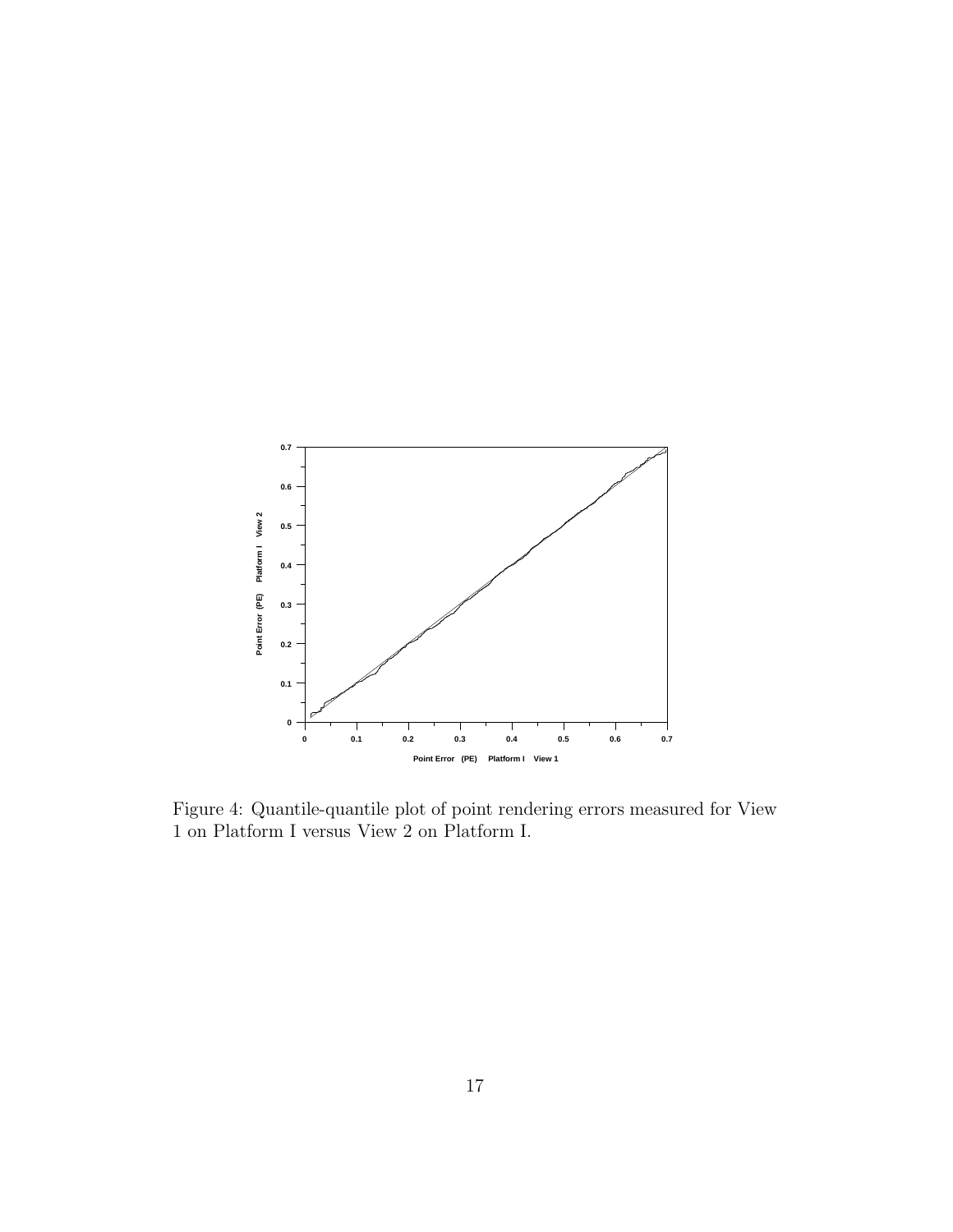B is the aggregate of views 3 and 4; View C is the aggregate of views 5 and 6; and View D is the aggregate of views 7 and 8. As mentioned above, we tested 100,000 of each primitive type for each of the eight original views, so after aggregation, we have run 200,000 of each primitive type for each of the aggregated views on each platform.

When summarizing the results, we will present the median and the interquartile range (IQR) rather than the mean and standard deviation. This is done because the distributions of these measurements are not normal and some of them contain a small number of extreme outliers. These outliers tend to have undue influence on the mean and standard deviation while having little effect on the median and IQR. We will present histograms to illustrate and to compare the shapes of the distributions.

#### 4.1 Results for Point Primitives

First, we present the visibility counts for each of the aggregated views in Table 2.

|             |               | true    | true      | false            | false     |
|-------------|---------------|---------|-----------|------------------|-----------|
| Platform    | View          | visible | invisible | visible          | invisible |
|             | А             | 4225    | 195703    | $\left( \right)$ | 72        |
|             | Β             | 76711   | 123134    | 1                | 154       |
|             | $\mathcal{C}$ | 4225    | 195764    | 0                | 11        |
|             | D             | 76711   | 123260    | 0                | 29        |
|             |               |         |           |                  |           |
| $_{\rm II}$ | A             | 4224    | 195703    | 0                | 73        |
| $\rm II$    | В             | 76704   | 123128    | 7                | 161       |
| Н           | $\rm C$       | 4225    | 195764    | 0                | 11        |
|             |               | 76710   | 123259    |                  | 30        |

Table 2: The counts of point primitives rendered in each visibility category for each view and platform.

There is a very close correspondence between the two platforms. We note that views A and C have angular fields of view of 30 degress, while views B and D have angular fields of view of 150 degrees. We expect a larger number of points to be visible given a wider field of view.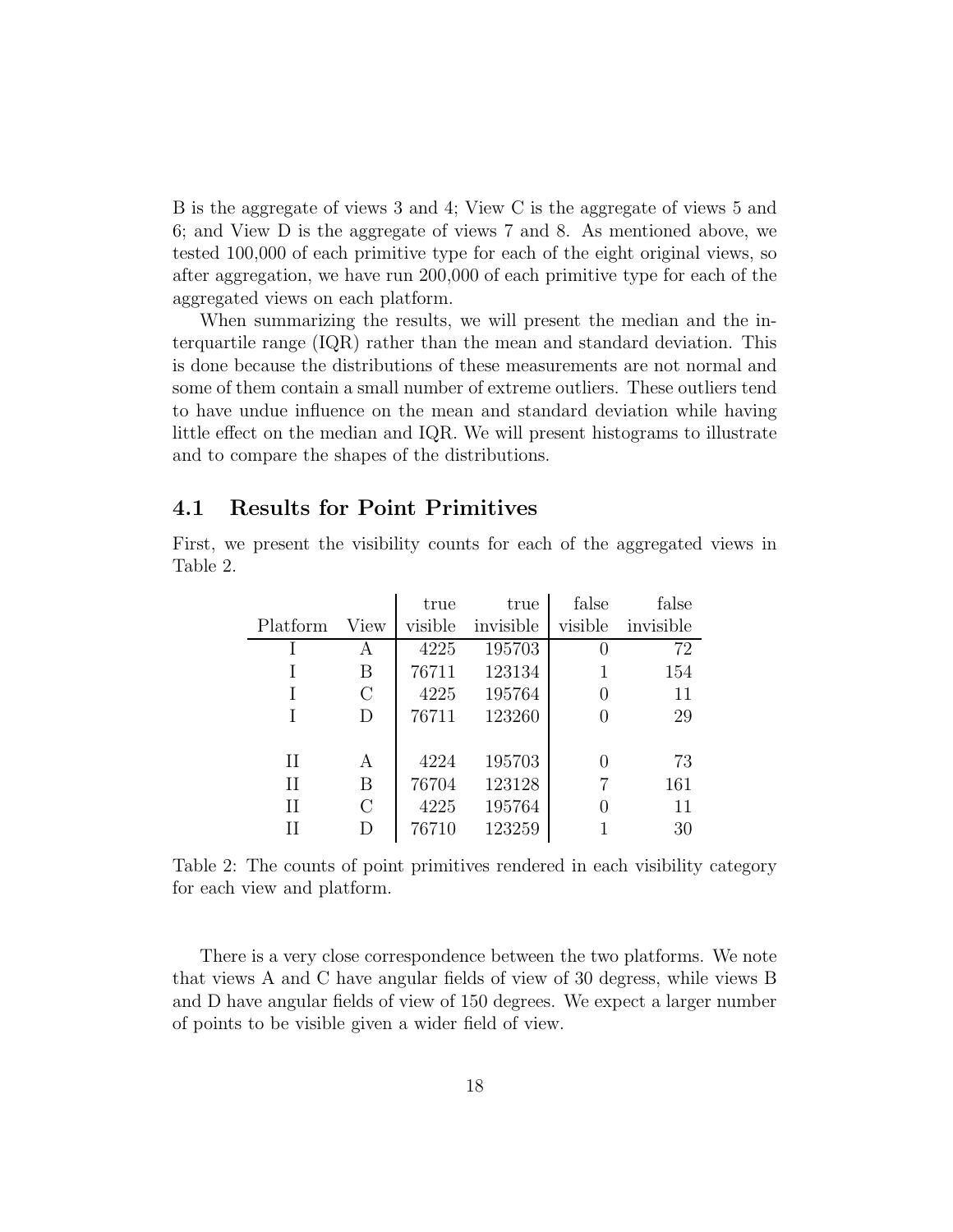We see that an extremely small number of points are visibly rendered when they should be off-screen, while there is a low level (between 0.005% and 0.08%) of points that are invisible when they should be rendered.

Now we present the statistics on the errors  $(PE)$  found for each of the points in the true-visible category. Table 3 shows the statistics for the point rendering error metric PE for each view and platform. Table 4 shows statistics for the normalized form of the metric  $(PE_{norm})$ .

|                       |          | Win Platform I               | Platform II                                                  |  |
|-----------------------|----------|------------------------------|--------------------------------------------------------------|--|
|                       | View FOV | $Size \mid median \quad IQR$ | median IQR                                                   |  |
| A                     |          |                              | 30 128 0.39555 0.20938 0.39553 0.21221                       |  |
| B.                    | 150      |                              | 128 0.39716 0.20673 0.39714 0.20942                          |  |
| $\mathcal{C}_{\cdot}$ | 30       |                              | $907 \mid 0.39542 \quad 0.20975 \quad 0.39542 \quad 0.21335$ |  |
| D                     | 150      |                              | 907 0.39946 0.20597 0.39945 0.20904                          |  |

Table 3: Summary of non-normalized point rendering errors.

|               |            | Win         | Platform I |       | Platform II |       |
|---------------|------------|-------------|------------|-------|-------------|-------|
| View          | <b>FOV</b> | <b>Size</b> | median IQR |       | median      | IQR   |
| $\mathbf{A}$  | 30         | 128         | 3.090      | 1.636 | 3.090       | 1.658 |
| B             | 150        | 128         | 3.103      | 1.615 | 3.103       | 1.636 |
| $\mathcal{C}$ | 30         | 907         | 0.436      | 0.231 | 0.436       | 0.235 |
| D             | 150        | 907         | 0.440      | 0.227 | 0.440       | 0.230 |

Table 4: Summary of normalized point rendering errors  $(\times 10^3)$ .

First of all, we see a remarkable consistency among all of the views and platforms for PE. Not only are the centers and spreads of the distributions consistent across all cases, but the shapes of the distributions are very consistent. For example, Figure 5 shows a relative bihistogram that compares the distribution of PE for View A on Platform I with View D on Platform II. We also note that this distribution is very close to the distribution that one would expect if the X and Y components of the rendering errors were uniformly distributed in the interval  $[-0.5, 0.5]$ .

For the normalized metric  $PE_{norm}$ , we see the results for  $PE$  scaled by the normalization factors based on window size. This, of course, produces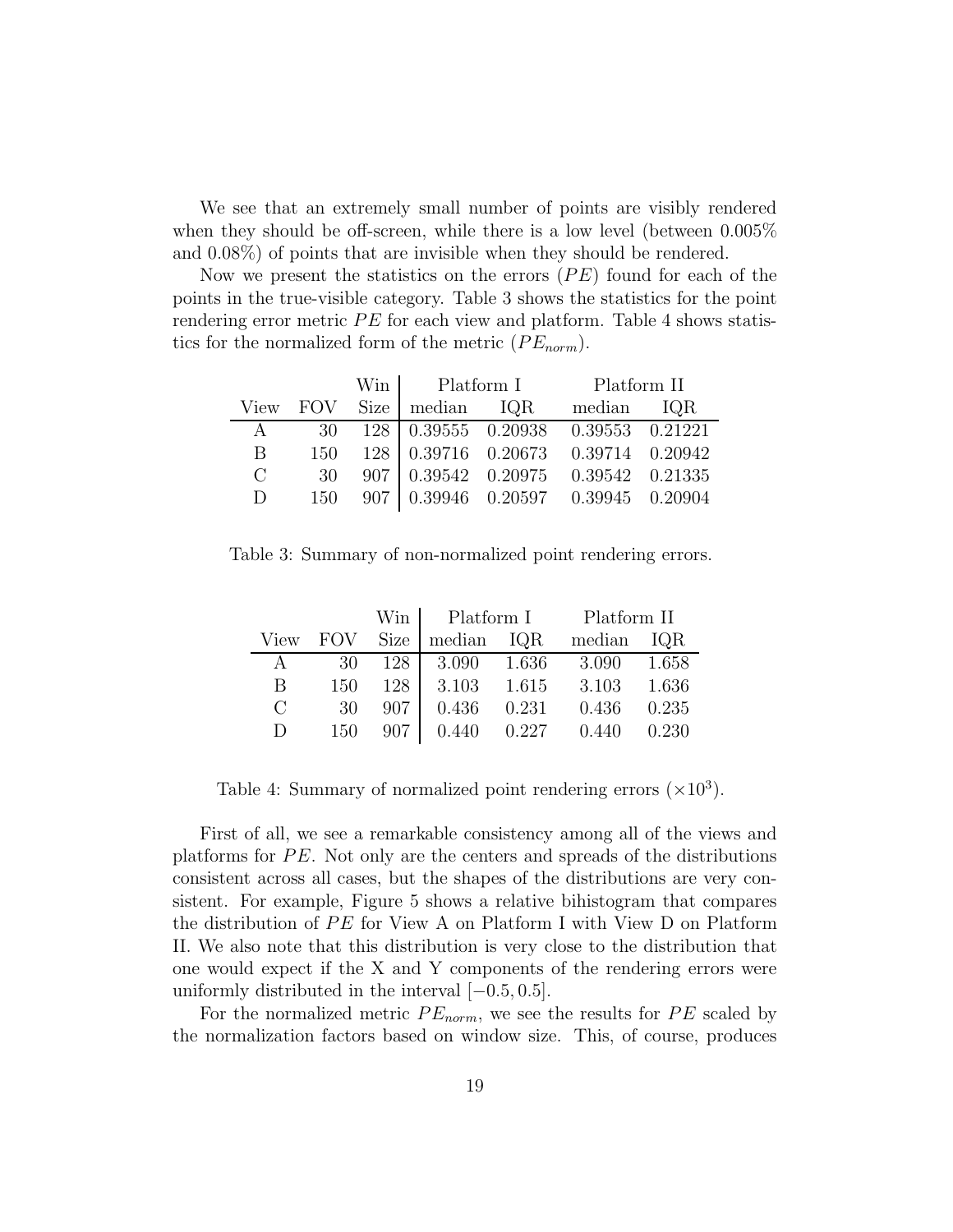

Figure 5: Relative bihistogram of the point rendering error metric PE as measured for View A on Platform I versus View D on Platform II.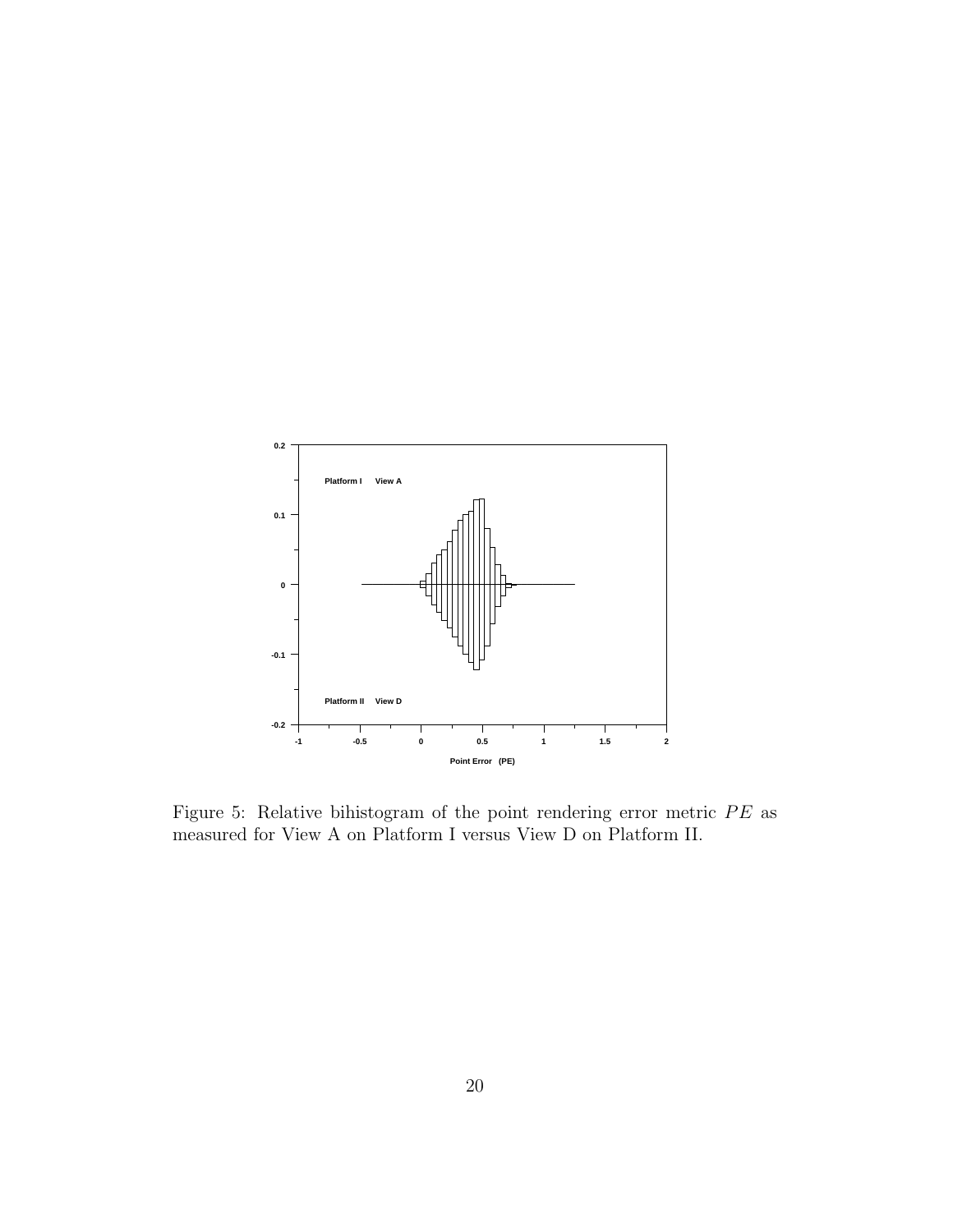errors that are smaller for the larger window size. This reflects the usual understanding that a higher resolution rendering is more accurate than a lower resolution rendering.

We note again that PE is expressed in pixel units while  $PE_{norm}$  is expressed in normalized window coordinates.  $PE_{norm}$  is useful for comparing results in windows of differing sizes, while PE is somewhat more easily converted to physical units (such as millimeters) on an actual screen. For example, one of our LCD displays has a pixel spacing of 0.255 mm. This means that the median point rendering error of about 0.396 pixel units (Table 3) corresponds to a median error of approximately 0.101 mm in physical units.

#### 4.2 Results for Line Segment Primitives

Table 5 shows the counts for the various visibility categories for each platform and view. We see a very low level of false visible and false invisible cases and very few differences between the platforms.

|         | true    | true      | false            | false     |
|---------|---------|-----------|------------------|-----------|
| View    | visible | invisible | visible          | invisible |
| А       | 20540   | 179380    | $\left( \right)$ | 80        |
| В       | 125260  | 74556     | $\left( \right)$ | 184       |
| $\rm C$ | 20608   | 179380    | 0                | 12        |
| D       | 125424  | 74556     | 0                | 20        |
|         |         |           |                  |           |
| A       | 20538   | 179378    | 2                | 82        |
| Β       | 125249  | 74554     | $\overline{2}$   | 195       |
| $\rm C$ | 20603   | 179379    |                  | 17        |
|         | 125424  | 74556     |                  | 20        |
|         |         |           |                  |           |

Table 5: The counts of line segments in each visibility category for each platform and view.

#### 4.2.1 Normalized Signed Line Segment Rendering Errors

We use the normalized signed line segment metric  $LSE_{s-norm}$  as a measure of the extent to which the rendered pixels are biased to one side of the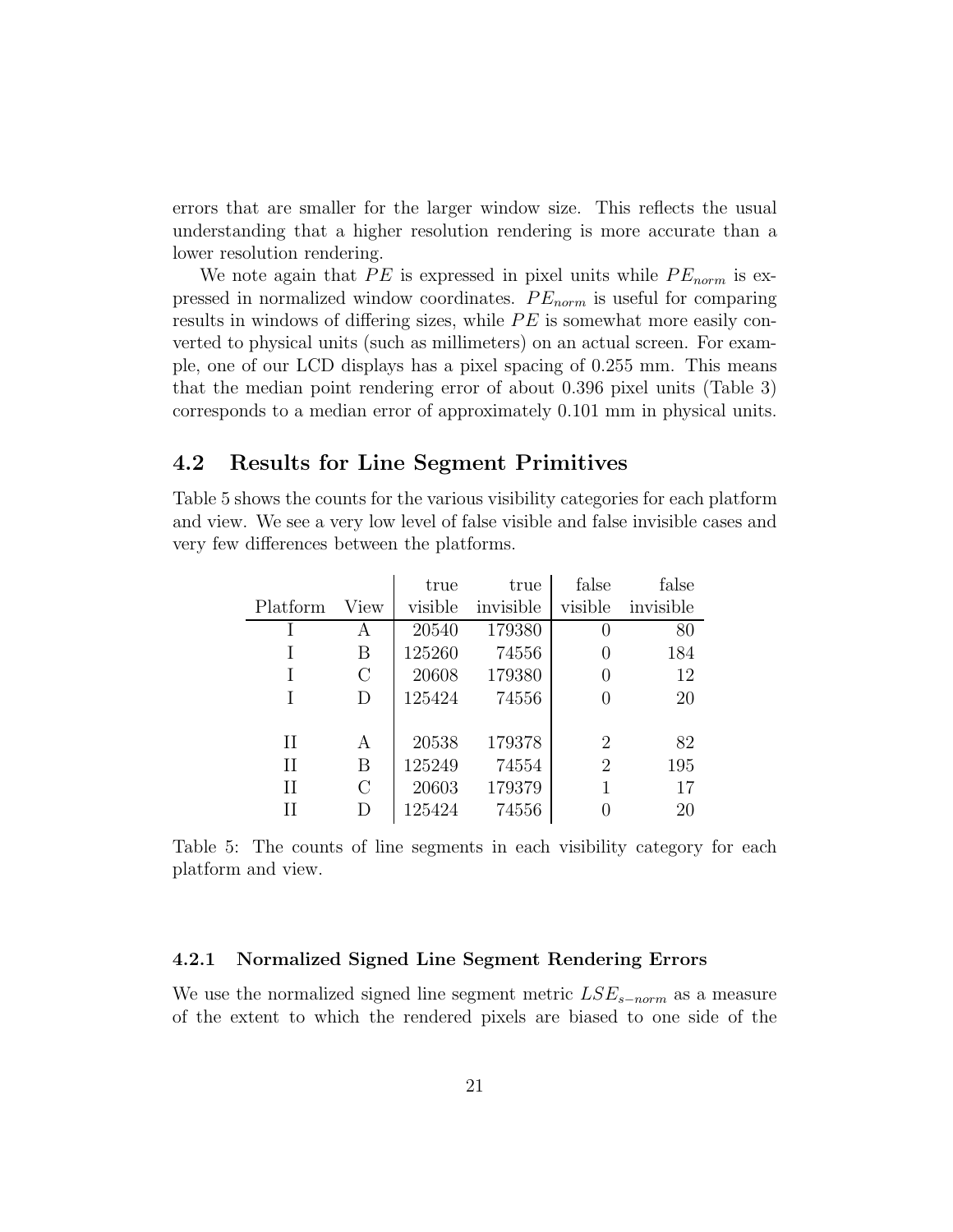projected line segment. This metric is used to compare the different cases across platforms and across cases within platforms.

Table 6 shows the errors for each view for each platform. Figure 6 shows these errors graphically in the form of a box plot. We see that for both platforms, the 30 degree views have slightly smaller medians and spreads than the corresponding 150 degree views, although the effect is larger on Platform I. We also see that the smaller window size produces errors that have a larger median and spread than the larger window size; again, this effect is larger on Platform I.

|          |            | Win  | Platform I |        | Platform II |        |
|----------|------------|------|------------|--------|-------------|--------|
| View     | <b>FOV</b> | Size | median     | IQR    | median      | IQR    |
| A        | 30         | 128  | 62.71      | 125.63 | 344.89      | 341.96 |
| В        | 150        | 128  | 84.55      | 146.92 | 362.60      | 390.40 |
| $\Gamma$ | 30         | 907  | 1.67       | 3.47   | 45.39       | 42.99  |
| D        | 150        | 907  | 2.24       | 4.00   | 48.05       | 46.60  |

Table 6: Summary of normalized signed line segment rendering errors  $(\times 10^6)$ .

It is also worthwhile to compare the shapes of these distributions. The shapes of the distributions are very consistent for the different views for a single platform, but they are quite different across platforms. For example, Figure 7 shows a bihistogram of View A for the two platforms. The shape of these distributions is strikingly different. For Platform I, the distribution is closely clustered near zero with a rapid drop-off. For Platform II, the distrbution stays fairly high and even shows a slight peak that is well away from zero.

To summarize, we see a higher level of bias in rendered line segments in the cases with smaller window sizes and we see a higher level of bias on Platform II than on Platform I for equivalent cases.

#### 4.2.2 Normalized Unsigned Line Segment Rendering Errors

We use the normalized unsigned line segment error  $LSE_{u-norm}$  to assess the magnitude of the total error of the rendered line segment. It enables us to compare errors for the various views and platforms. Table 7 summarized error statistics for each view and platform. Figure 8 shows the same data in graphic form.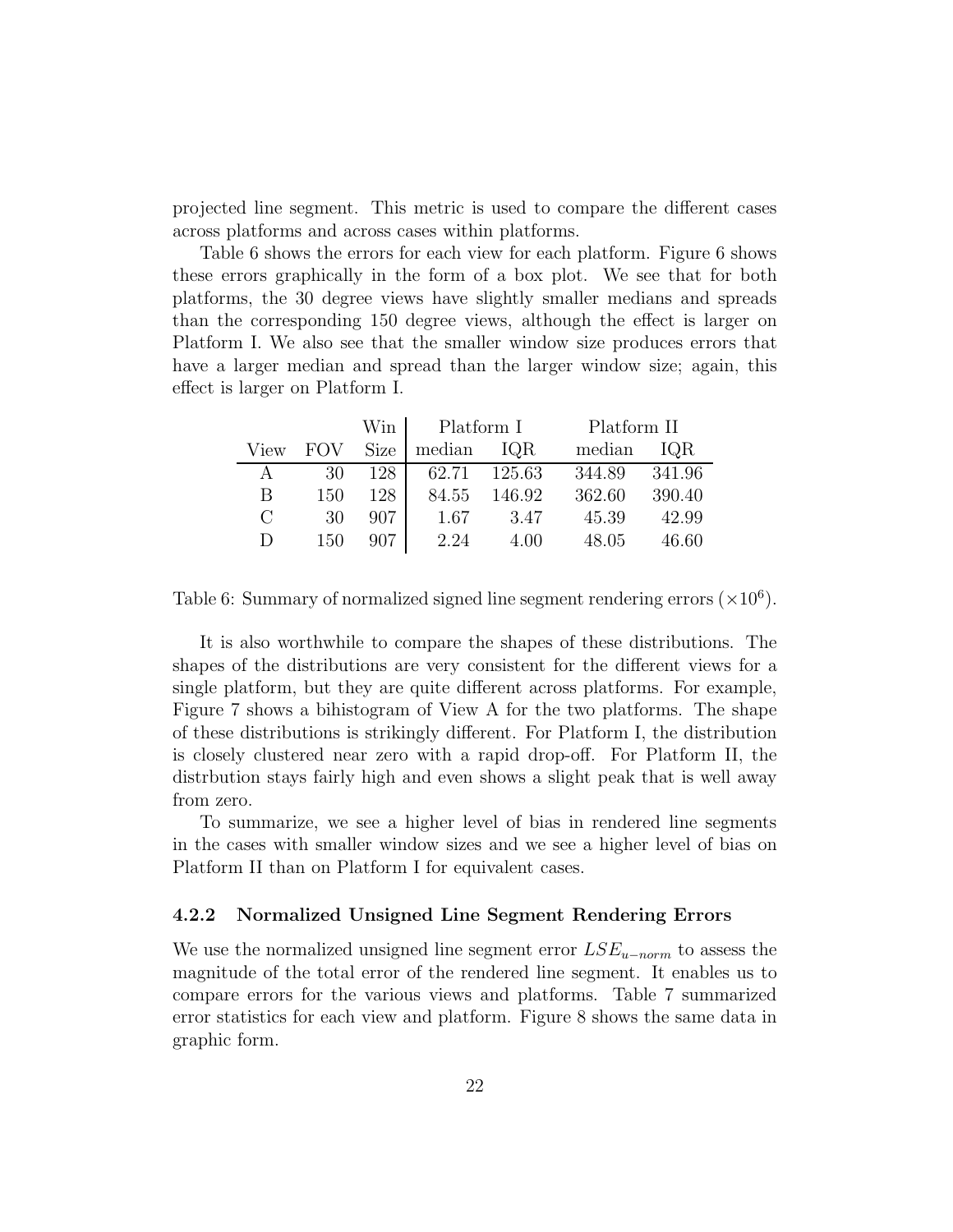

Figure 6: Box plot of normalized signed line segment rendering errors broken down by view and platform. Note that the range of the Y axis has been restricted so that the body of the box plots can be fairly compared. As a result, for some of distributions the maximum value lies outside of the plot area. The width of each box is proportional to the number of measurements in the corresponding distribution.

|              |     | Win   | Platform I  |       | Platform II |       |
|--------------|-----|-------|-------------|-------|-------------|-------|
| View         | FOV | Size  | median IQR  |       | median      | IQR   |
| $\mathsf{A}$ | 30  | 128   | 1.906 0.230 |       | 1.926       | 0.239 |
| B            | 150 | 128 l | 1.920       | 0.249 | 1.964       | 0.262 |
| $\bigcap$    | 30  | 907   | 0.257       | 0.039 | 0.260       | 0.039 |
| D            | 150 | 907   | 0.258       | 0.039 | 0.262       | 0.037 |

Table 7: Summary of normalized unsigned line segment rendering errors  $(\times 10^3)$ .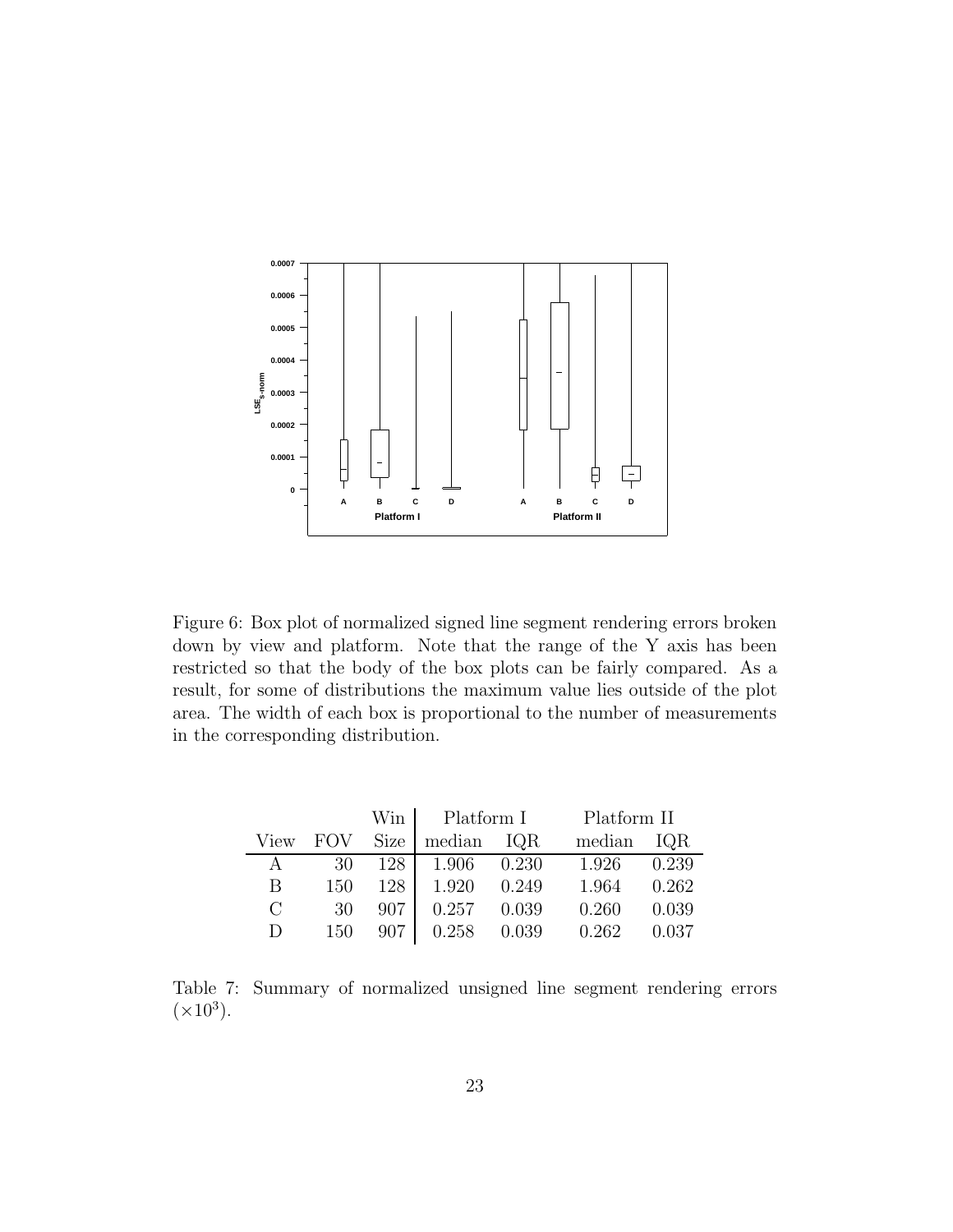

Figure 7: Relative bihistogram of the normalized signed line segment rendering error for View A and Platforms I and II.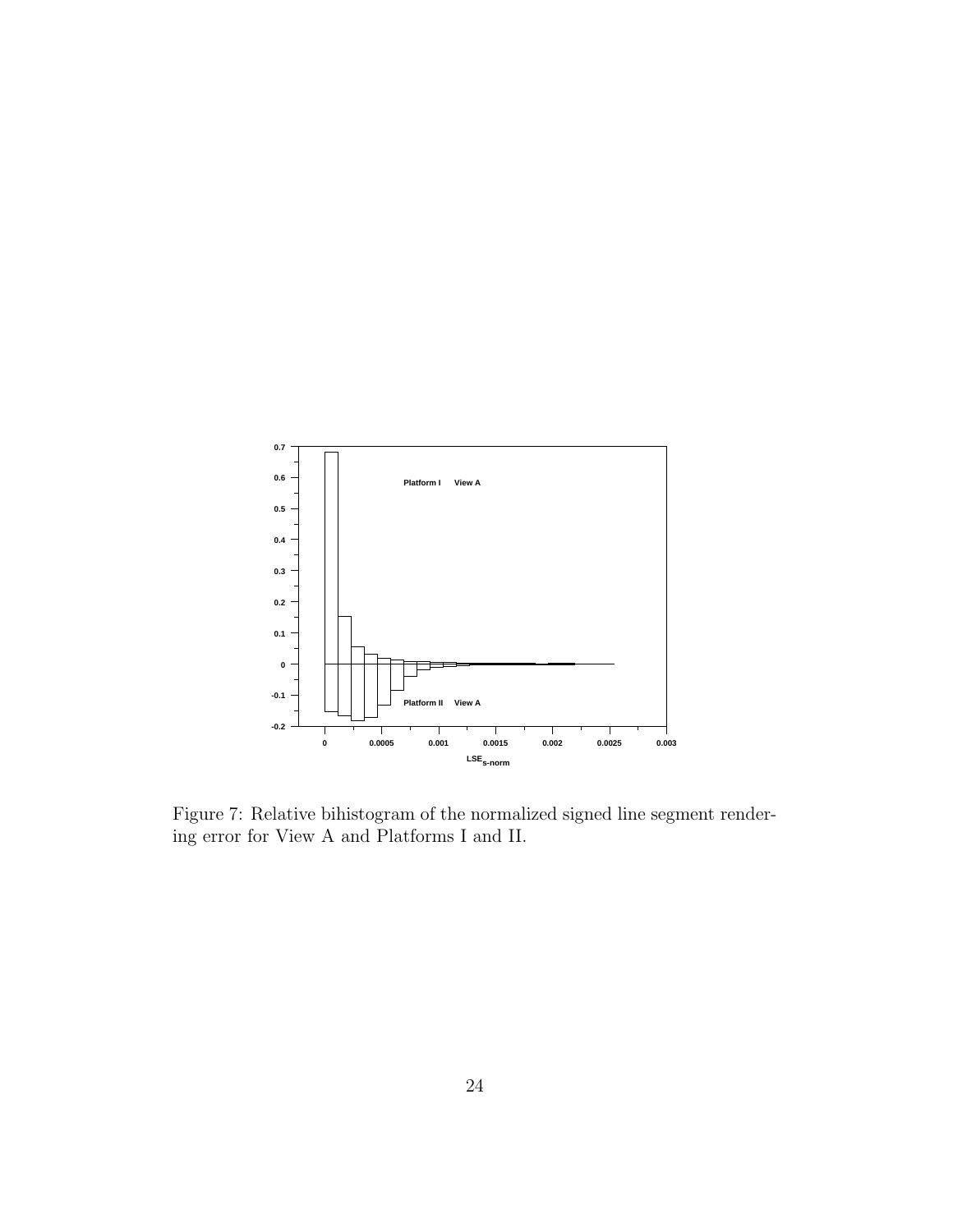

Figure 8: Box plot of normalized unsigned line segment rendering errors broken down by view and platform. As in Figure 8, the range of the Y axis has been restricted so that the body of the box plots can be fairly compared. This results in some of the maximum values extending beyond the plot area.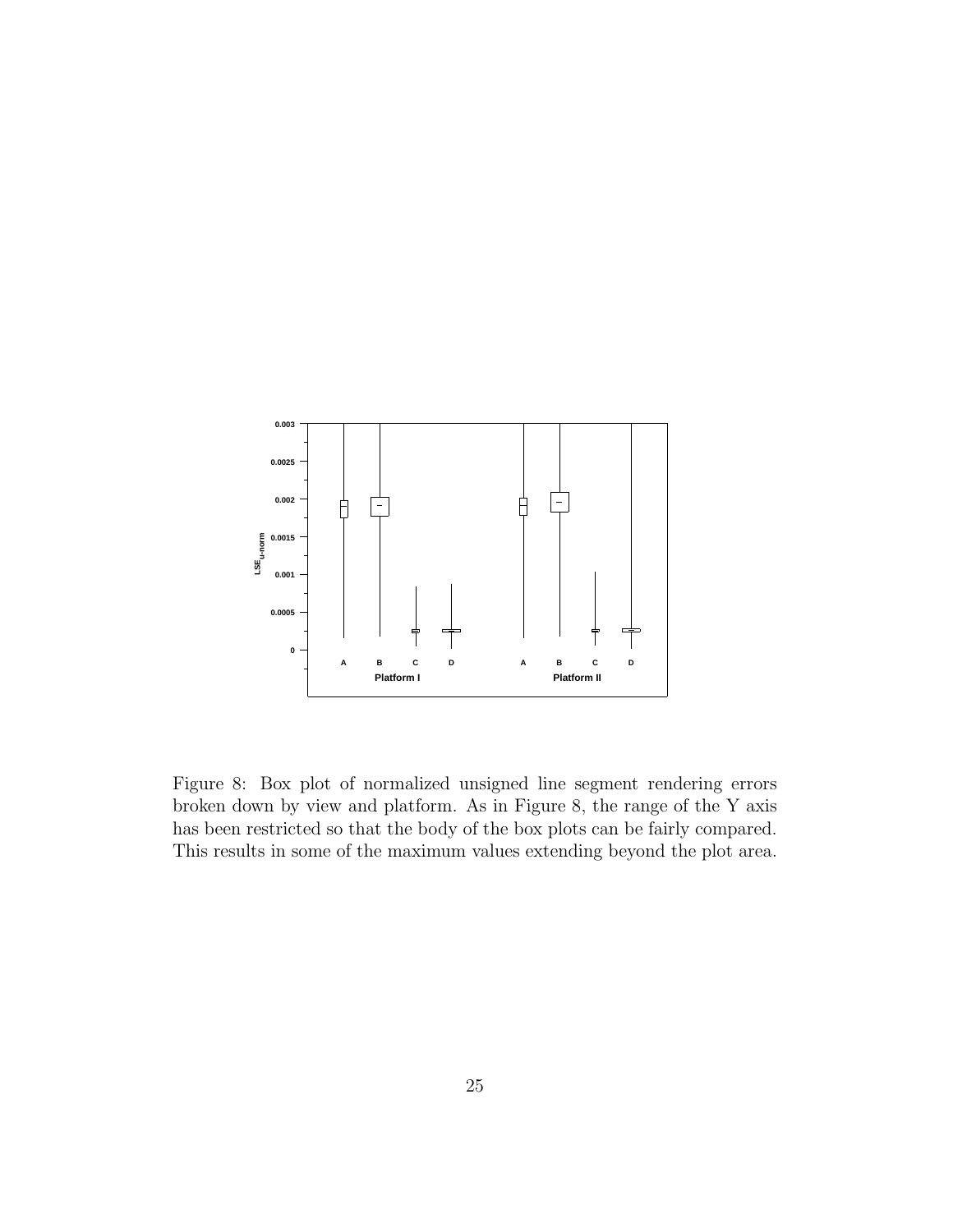The first thing that we see is that the two platforms give practically the same results for equivalent cases. Histograms of the various distributions confirm that the results from corresponding cases across platforms closely match. For example, Figure 9 compares the histograms for View A on the two platforms. Furthermore we see that changing the angular field of view seems to produce no substantial difference. The major effect that we see is with a change in window size. The smaller window size produces a much larger measure of error with a much wider distribution than the larger window size.



Figure 9: Relative bihistogram of the normalized unsigned line segment rendering error for View A and Platforms I and II.

Although there are, of course, large differences in normalized window coordinates between the two different window sizes, when we convert these measurements to physical units on a real display or to pixel coordinates the differences are very small. Using our LDC display with pixel spacing of 0.255 mm as an example, we see that all of the medians fall into the range between 0.059 mm and 0.065 mm. In somewhat broader strokes, we could also say that all of the median errors are a little less than a quarter of a pixel.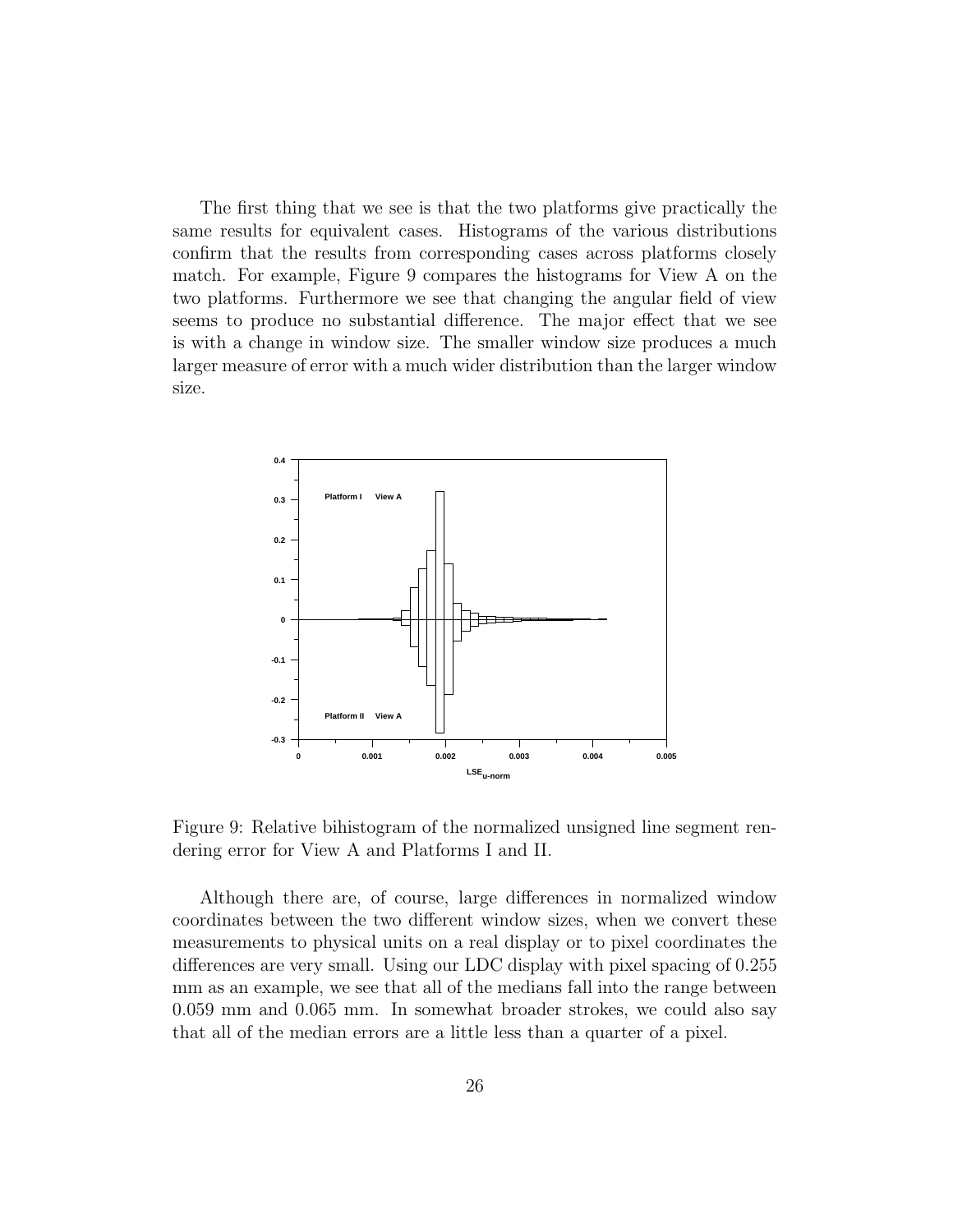#### 4.3 Results for Triangle Primitives

Table 8 shows the counts for the four visibility categories broken down by view and platform. The counts on Platform I closely track those on Platform II. As we expect, the number of visible triangles that are visible in the wider fields of view (Views B and D) is greater than counts for the narrower fields of view (Views A and C). We see no false visible cases and a relatively low level of false invisible cases, with the counts for the larger windows (Views C and D) being much lower than the smaller windows (Views A and B).

|              |                | true    | true      | false            | false     |
|--------------|----------------|---------|-----------|------------------|-----------|
| Platform     | View           | visible | invisible | visible          | invisible |
|              | А              | 52580   | 147133    | $\left( \right)$ | 287       |
|              | B              | 155090  | 44236     | $\left( \right)$ | 674       |
|              | $\rm C$        | 52828   | 147133    | 0                | 39        |
| Ī            | D              | 155691  | 44236     |                  | 73        |
|              |                |         |           |                  |           |
| H            | А              | 52585   | 147133    | 0                | 282       |
| $\mathbf{H}$ | B              | 155110  | 44236     | 0                | 654       |
| П            | $\overline{C}$ | 52830   | 147133    | $\left( \right)$ | 37        |
| Н            | D              | 155688  | 44236     |                  | 76        |

Table 8: The counts of triangle primitives rendered in each visibility category for each view and platform.

In the course of running these triangle rendering tests, we observe that sometimes a triangle covers the entire field of view. Typically, this results in every pixel in the window being rendered. We refer to this as a *full window* rendering. When this occurs, both the unsigned and signed error measures are exactly zero. Unsurprisingly, this occurs much more often for the 30 degree FOV cases than the 150 degree FOV cases. A full window rendering happens sufficiently often that it noticably affects the distributions. We will point this out as it appears in the results that we present below.

#### 4.3.1 Normalized Signed Triangle Rendering Errors

The normalized signed error metric  $TE_{s-norm}$  measures the extent to which the rendered area is outside rather than inside the projection of the 3D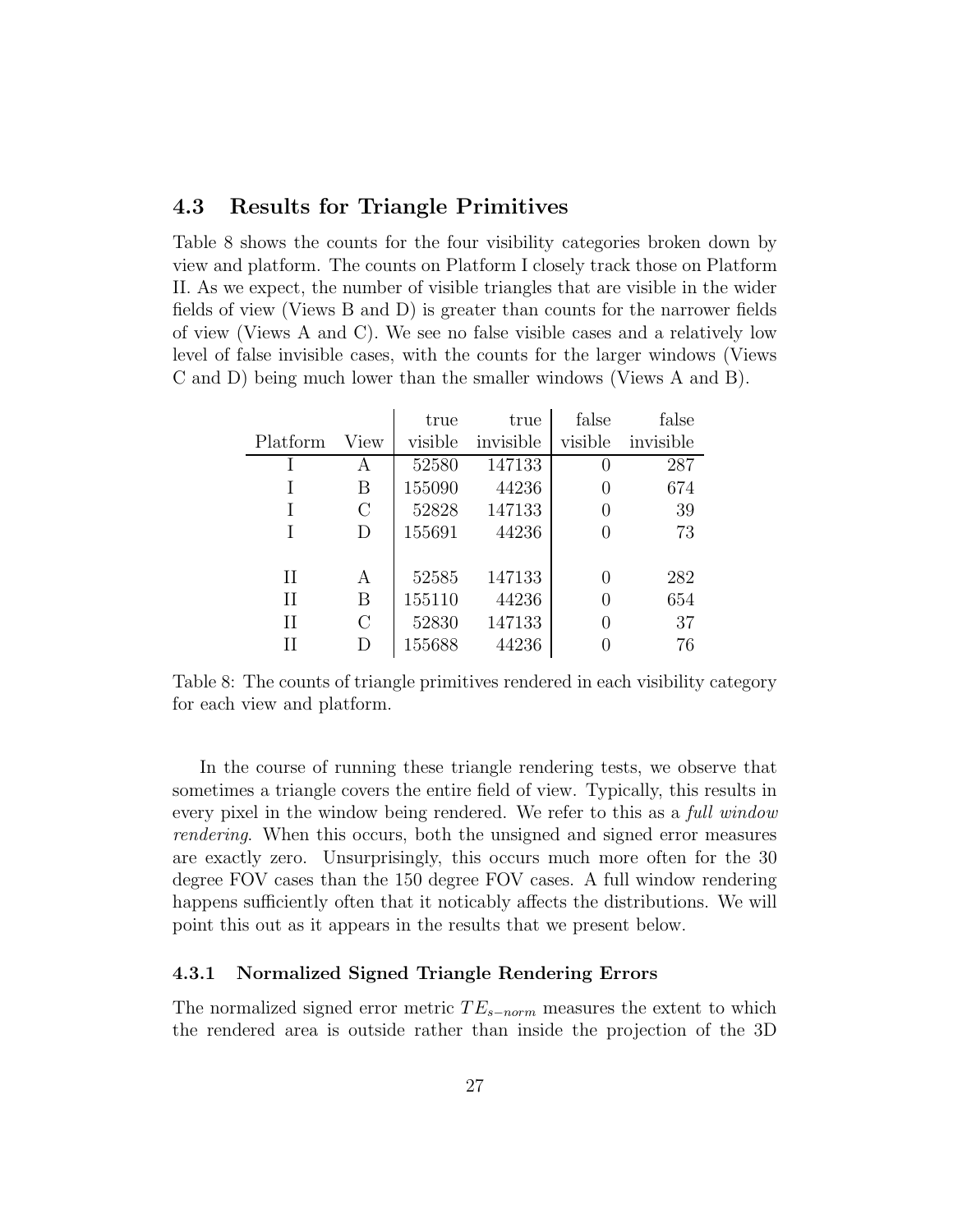triangle. A positive measure indicates that a greater error area is outside the projected triangle and a negative value indicates more error inside. Table 9 presents summary statistics broken down by view and platform. Figure 10 presents the same results in the form of a box plot. Note that the fact that the median for Views A and C is exactly zero is due to the substantial number of full window renderings that occur for the narrower field of view.

For all four views on both platforms the medians are all very close to zero. This indicates that there is little bias toward errors occurring outside versus inside the projected triangle. However there are differences between cases that show up when we look at the spread of the distributions. The spread of the distribution is subtantially larger on Platform II compared to the same view on Platform I. Furthermore, the spread of the views for the larger window size is much less than for the smaller window size on both platforms; this is clearly related to the normalization.

|         |            | Win         | Platform I |        | Platform II |        |
|---------|------------|-------------|------------|--------|-------------|--------|
| View    | <b>FOV</b> | <b>Size</b> | median     | IQR    | median      | IQR    |
| A       | 30         | 128         | 0.00       | 58.75  | 0.00        | 276.66 |
| В       | 150        | 128         | $-0.05$    | 116.67 | 15.48       | 344.57 |
| $\rm C$ | 30         | 907         | 0.00       | 1.58   | 0.00        | 35.45  |
| D       | 150        | 907         | $-0.01$    | 3.19   | 0.32        | 39.64  |

Table 9: Summary of normalized signed triangle rendering errors  $(\times 10^6)$ .

In Figure 11, we show a relative bihistogram of these errors for Views A and B on Platform I. This shows the general shape of these error distributions, which is consistent across platforms and views. Note that while both histograms show a spike at zero, this peak is much more pronounced in the upper histogram, and the spread is somewhat narrower in the upper histogram. As mentioned above, full window renderings are much more common for views A and C than for views B and D. This results in a larger number of triangles with an error of exactly zero, which accounts for the more pronounced peak at zero for View A in the figure. This effect occurs on both platforms and both window sizes.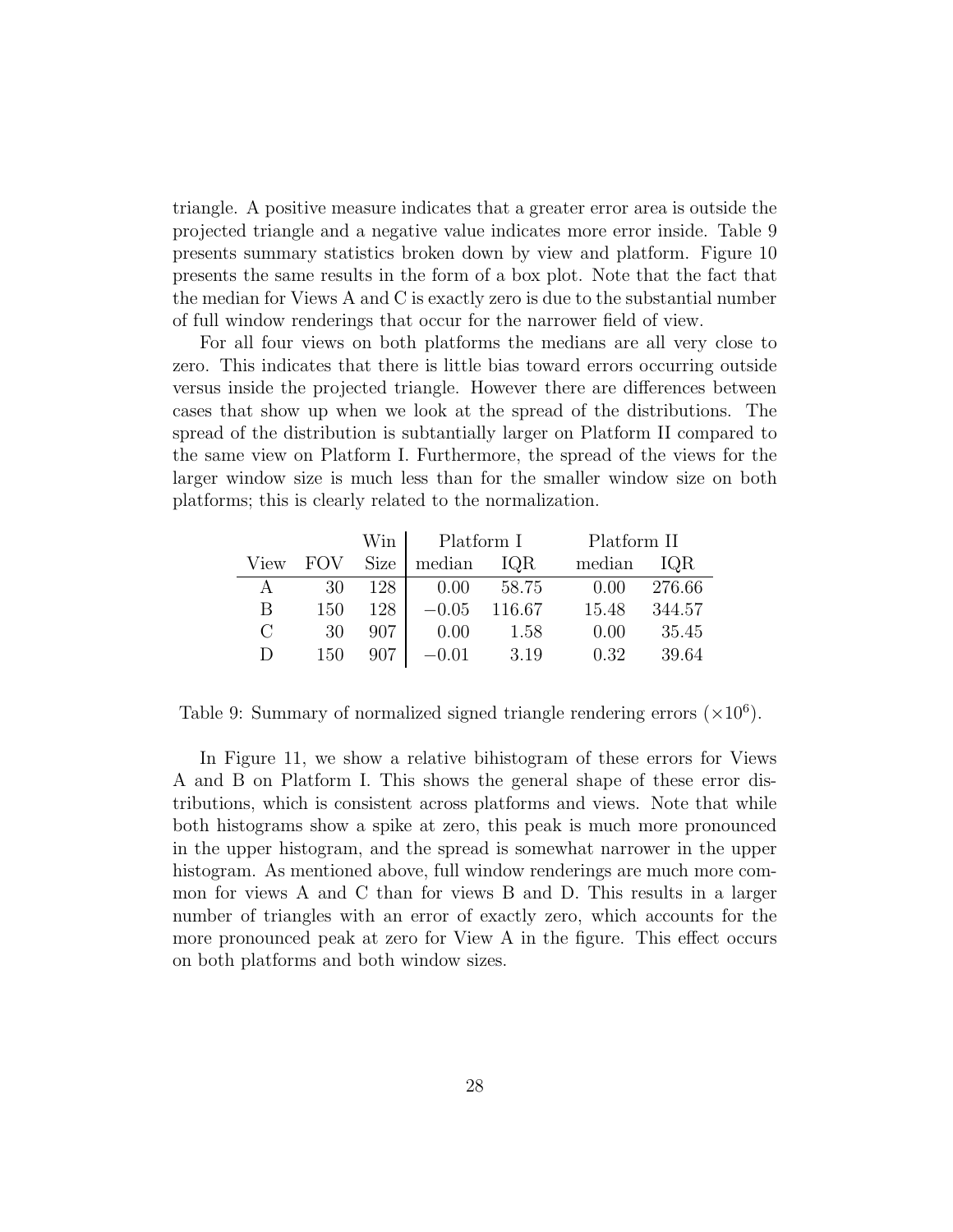

Figure 10: Box plot of normalized signed triangle rendering errors broken down by view and platform. Again, the range of the Y axis again has been restricted so that the body of the box plots can be fairly compared. This results in the maximum and minimum values lying outside of the plot area.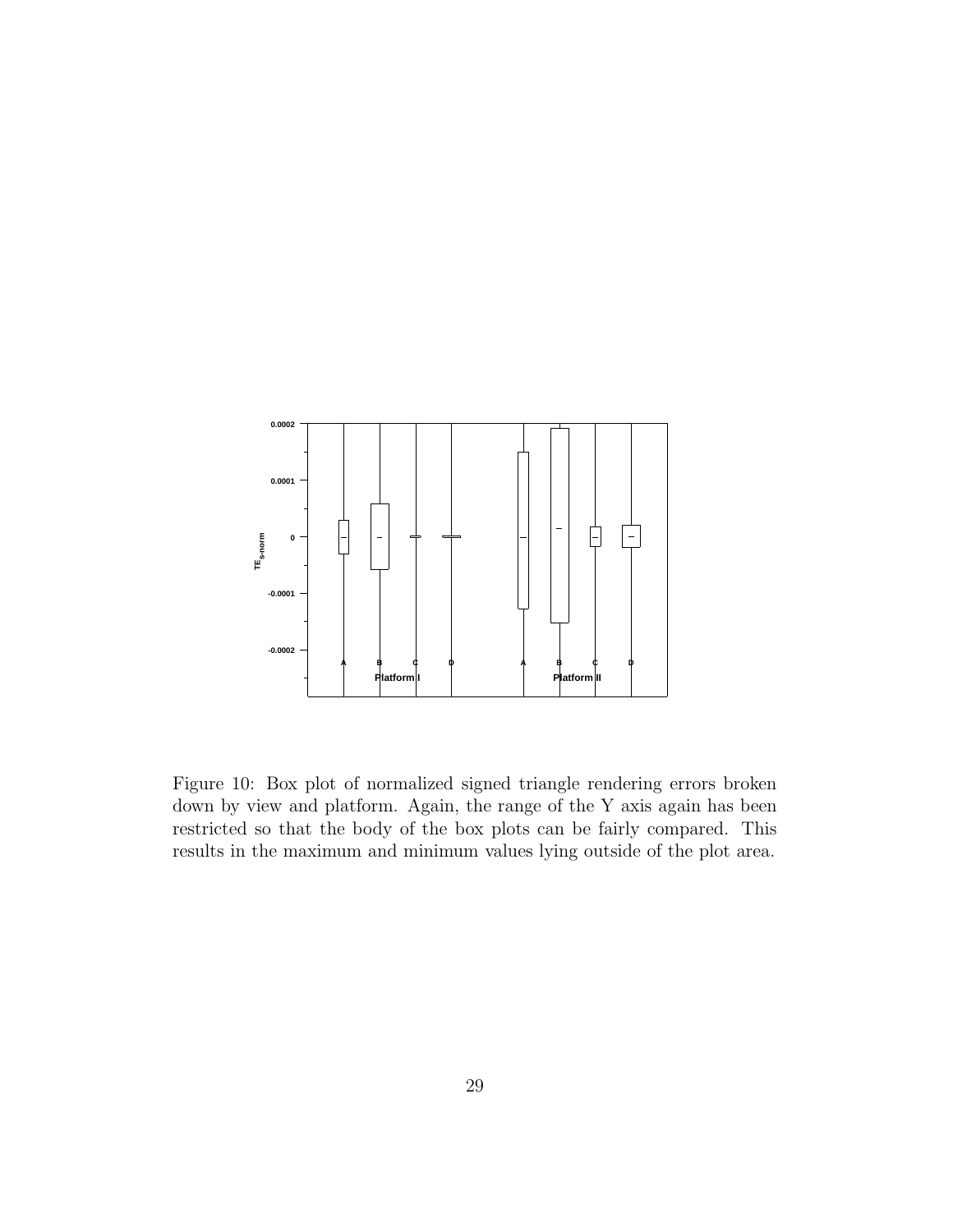

Figure 11: Relative bihistogram comparing the signed triangle rendering errors for Views A and B for Platform 1.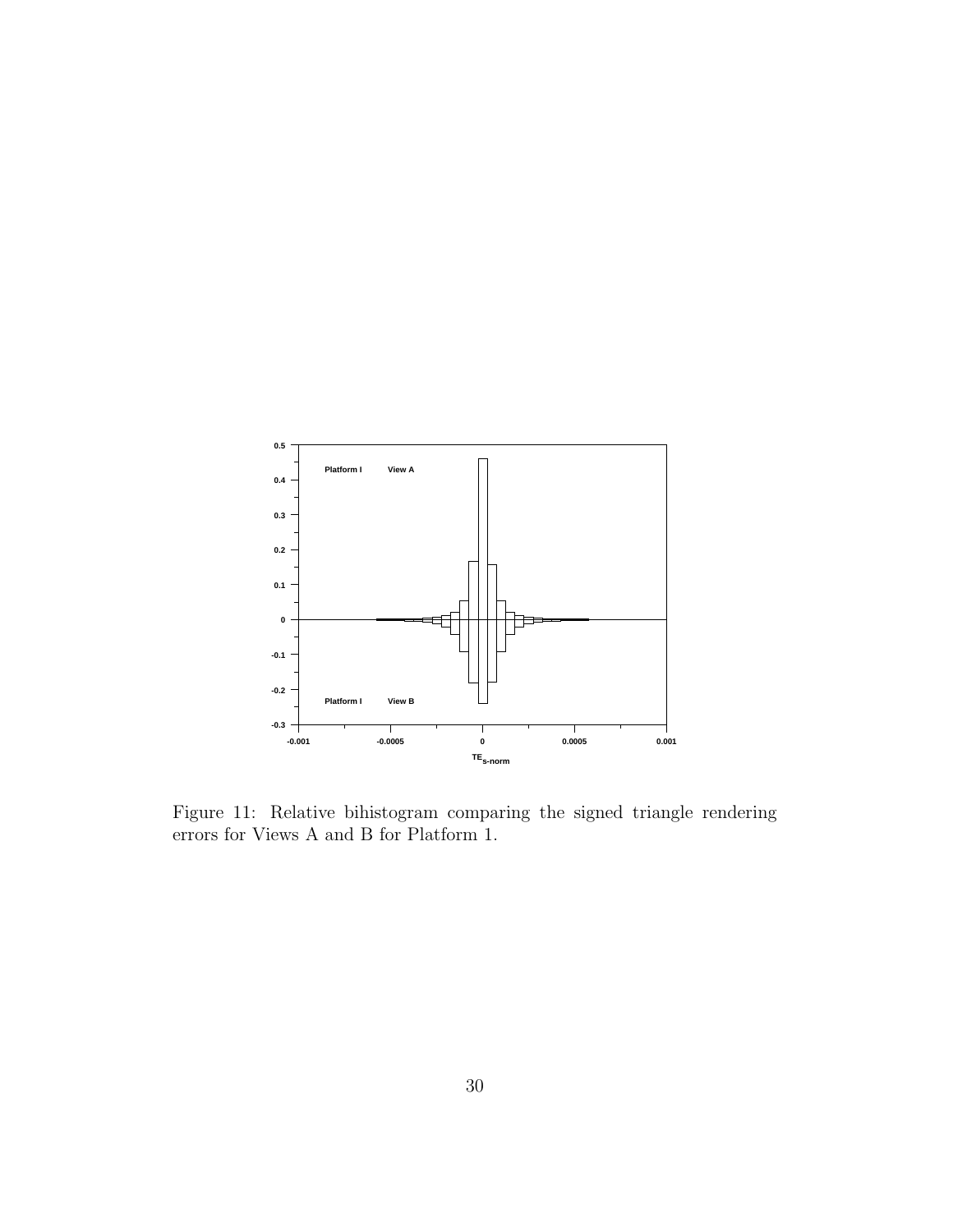#### 4.3.2 Normalized Unsigned Triangle Rendering Errors

The normalized unsigned error  $TE_u$  measures the total aggregate error area for the rendering. Table 10 summarizes these errors. Figure 12 shows the same data in the form of a box plot. We see that errors for the larger window size are much lower than those for the smaller window sizes, and errors for the wider FOV are slightly larger and more tightly grouped than for the narrower FOV. These effects are present for both platforms.

|                       |            | Win  | Platform I        |       | Platform II |       |
|-----------------------|------------|------|-------------------|-------|-------------|-------|
| View                  | <b>FOV</b> | Size | median IQR        |       | median      | IQR   |
| A                     | 30         |      | 128   1.606 1.673 |       | 1.607       | 1.698 |
| B                     | 150        | 128  | 1.989             | 0.680 | 2.007       | 0.732 |
| $\mathcal{C}_{\cdot}$ | 30         | 907  | 0.226             | 0.237 | 0.229       | 0.241 |
| D                     | 150        | 907  | 0.281             | 0.093 | 0.286       | 0.099 |

Table 10: Summary of normalized unsigned triangle rendering errors  $(\times 10^3)$ .

In fact, we see a remarkable consistency between the two platforms in the appearance of these distributions. For example, Figure 13 shows relative bihistograms comparing View A on Platform I versus Platform II and View B on Platform I versus Platform II. This figure shows both the equivalence of correponding distributions across platforms and the characteristic shape of the distributions. Particularly interesting is the difference of the shapes of the distributions for Views A and B. View A and View B differ only in their angular fields of view (30 degrees versus 150 degrees respectively). The smaller field of view for View A results in many more full window renderings which accounts for the peak at zero, but it is unclear why the shape of the rest of the distribution is so different from that of View B.

To put these measurements into perspective, so to speak, we can convert the normalized errors into physical units. Because  $TE_u$  is a measure of area, we can convert the medians from Table 10 into units of square millimeters (mm<sup>2</sup>) For example, the median of  $1.606 \times 10^{-3}$  in normalized window coordinates for View A on Platform I corresponds to an area of 1.71 mm<sup>2</sup> on our LCD display with pixel spacing of 0.255 mm. Similarly, the median of  $0.286 \times 10^{-3}$  that we report for View D on Platform II corresponds to an area of 15.3 mm<sup>2</sup> . The same conversions can be applied to the IQRs as well as to the medians.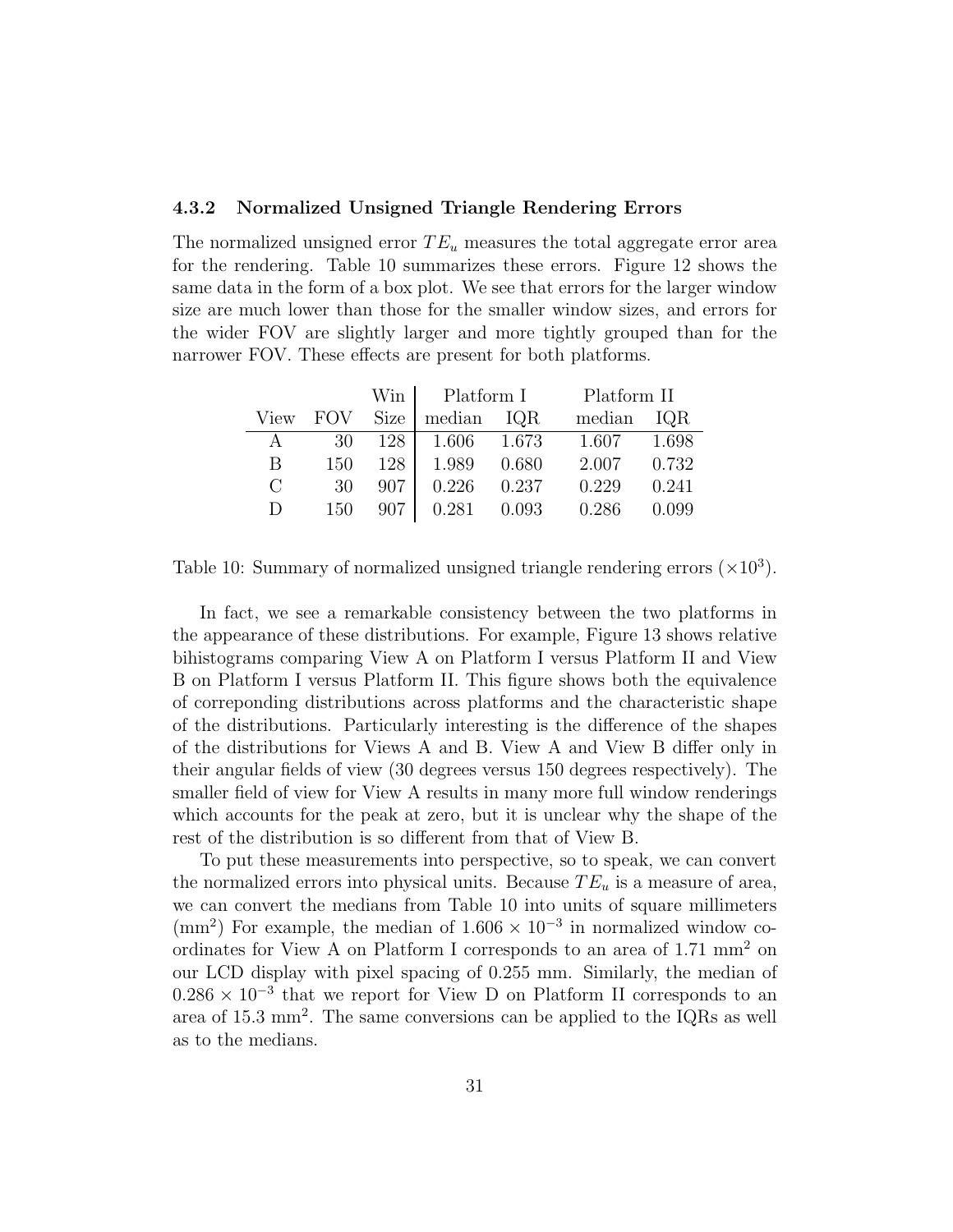

Figure 12: Box plot of normalized unsigned triangle rendering errors broken down by view and platform. As in previous figures, the range of the Y axis has been restricted so that the body of the box plots can be fairly compared. So for some of distributions the maximum values lie outside of the plot area.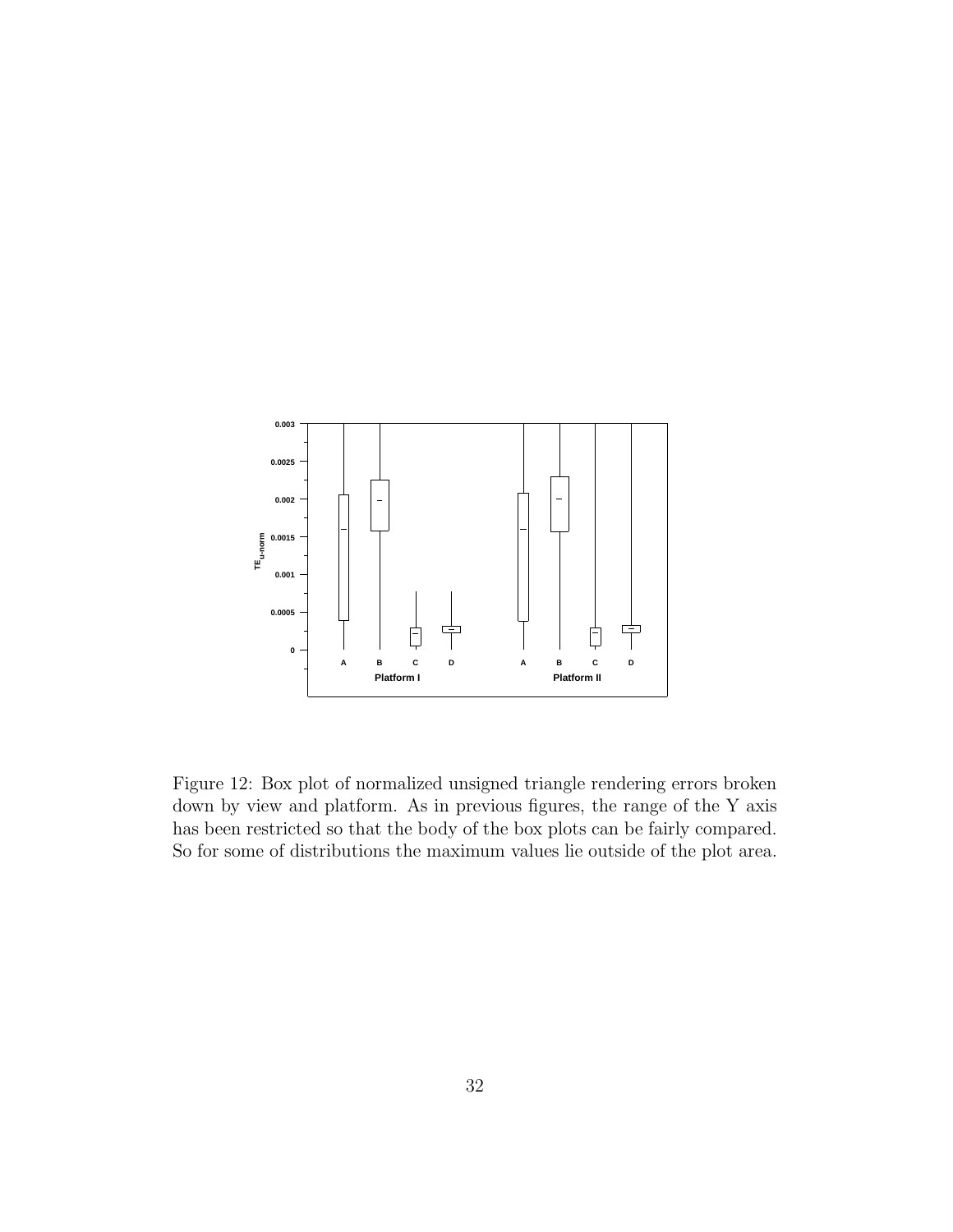

Figure 13: Relative bihistograms comparing the distribution of normalized unsigned triangle rendering errors for View A and B on Platform I versus Platform II.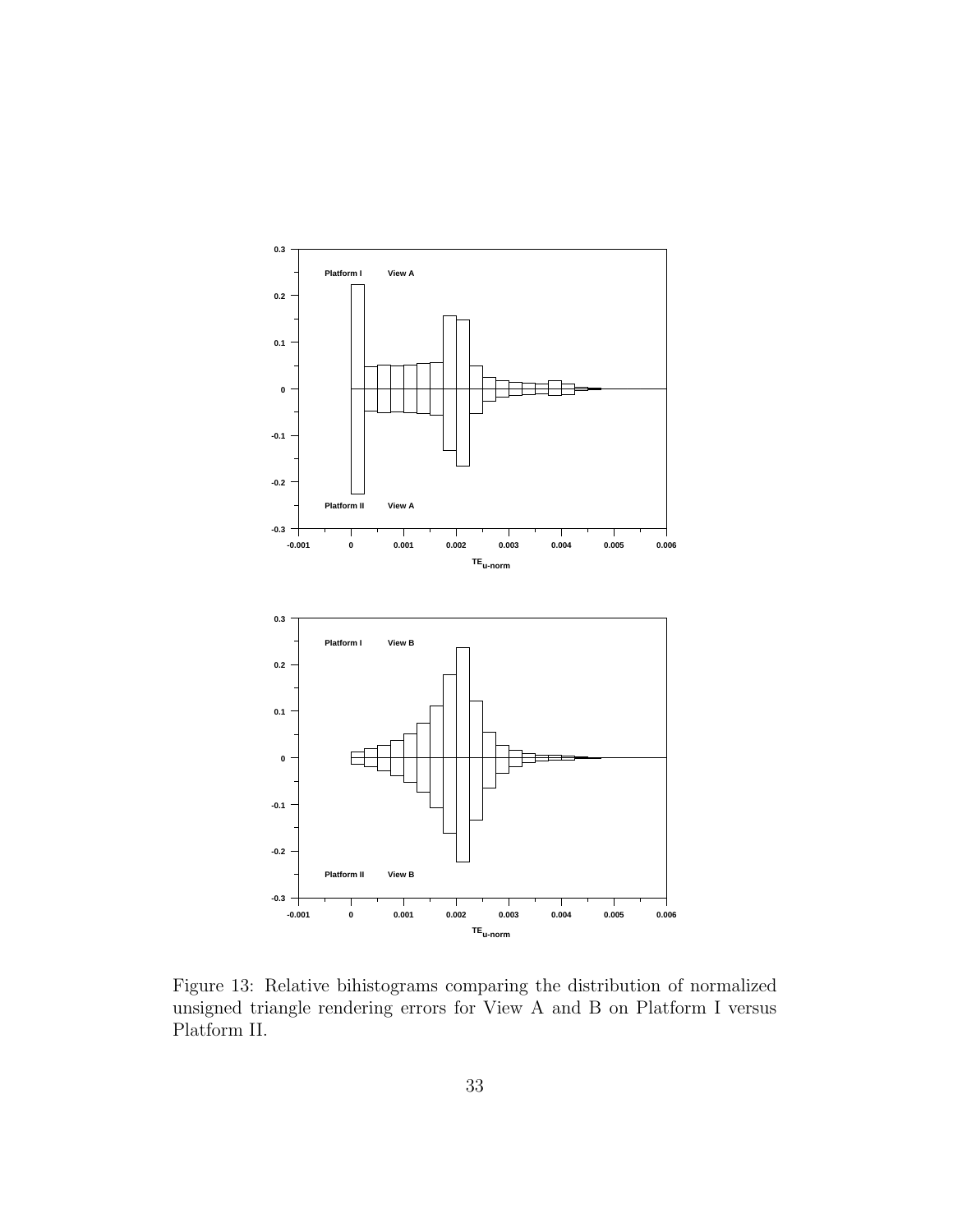### 5 Conclusions and Future Work

The error metrics that we present above have enabled us to make quantitative estimates of errors in rendering the three most basic geometric primitives used in computer graphics. This lets us compare errors for different rendering cases, including across platforms. For example, we've seen that point rendering has a median error of about 0.39 in pixel coordinates, that Platform I has substantially less bias error in rendering line segments  $(LSE_{s-norm})$  than than Platform II, and so on. Our normalizations provide a way of quantifying our intuitive understanding that higher resolution renderings produce smaller errors.

These results can provide useful information in real-world viewing situations. These measurements are easily converted to physical dimensions, as we have illustrated in Section 4 for an actual LCD display device. Of course, different displays have different physical characteristics and will show different errors when those errors are expressed in physical units. For example, Table 11 shows how the point rendering error  $(PE)$  of 0.396 pixel units translates to physical dimensions on three representative screens that we use in our group at NIST: a flat-panel LCD monitor, a CRT, and a large rear-projected screen that is used in our interactive immersive visualization (virtual reality) system.

| Display    | PE         |
|------------|------------|
| LCD        | $0.101$ mm |
| CRT        | $0.118$ mm |
| Projection | $0.915$ mm |

Table 11: Point rendering error of 0.396 pixel units converted to physical units for three representative screens used at NIST.

Note that the error metrics that we present here do not capture all of the possible types of rendering errors that could occur. For example, the line segment rendering error metrics do not measure whether there are gaps in the rendered set of pixels. Similarly, there is no direct measure of whether a triangle is rendered as a simply connected set of pixels.

We plan to continue this work by quantifying errors in other aspects of the process of making visual representations of information. For example, we will be analyzing how these rendering errors result in quantifiable errors in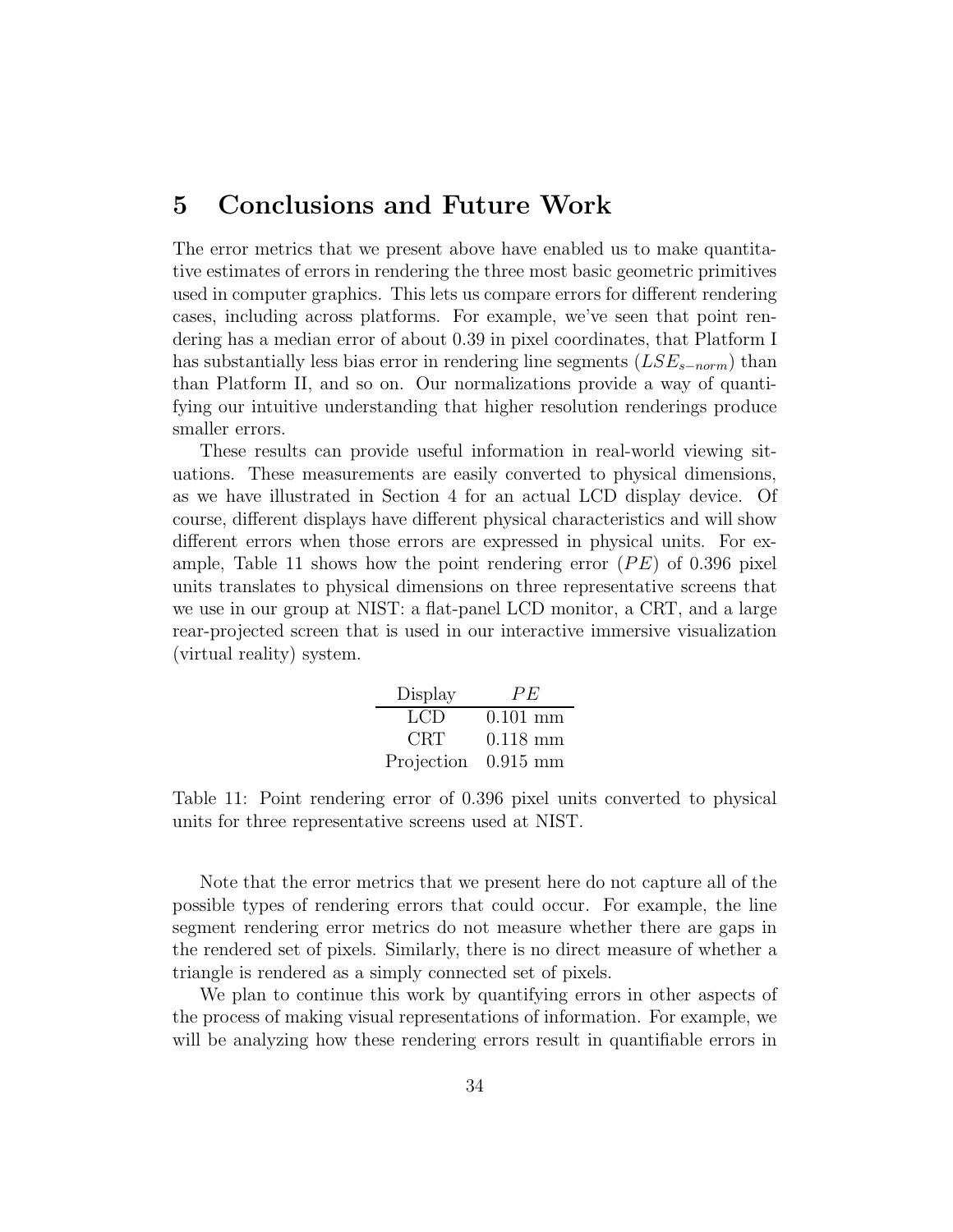depth representation in stereo displays. We will also be investigating errors that result from the the process of generating renderable 3D geometric primitives from underlying data representations (for example, CT scans). We refer to these as modeling errors. For our work in immersive visualization environments, we will be looking at the viewing errors caused by the position tracking systems used in virtual reality systems. Finally, we are developing methods for aggregating all of these types of errors to form an overall quantitative assessment of errors contributed by the visualization process. It is our goal that these errors can, in turn, be aggregated with error assessments of the underlying data being presented to provide an overall uncertainty and confidence interval.

We believe that these tools enable us to understand better the possible errors in our displays of scientific data and other quantitative information. This understanding is critical for making informed judgements based on these visual representations.

## 6 Disclaimer

Certain commercial products may be identified in this paper in order to adequately describe the subject matter of this work. Such identification is not intended to imply recommendation or endorsement by the National Institute of Standards and Technology, nor is it intended to imply that the identified products are necessarily the best available for the purpose.

# References

- [Foley et al., 1990] Foley, J. D., van Dam, A., Feiner, S. K., and Hughes, J. F. (1990). Computer Graphics: Principles and Practice. Addison-Wesley, Reading, MA, USA, second edition.
- [Hagedorn et al., 2007] Hagedorn, J. G., Dunkers, J. P., Satterfield, S. G., Peskin, A. P., Kelso, J. T., and Terrill, J. E. (2007). Measurement tools for the immersive visualization environment. Journal of Research of the National Institute of Standards and Technology, 112(5):257–270.